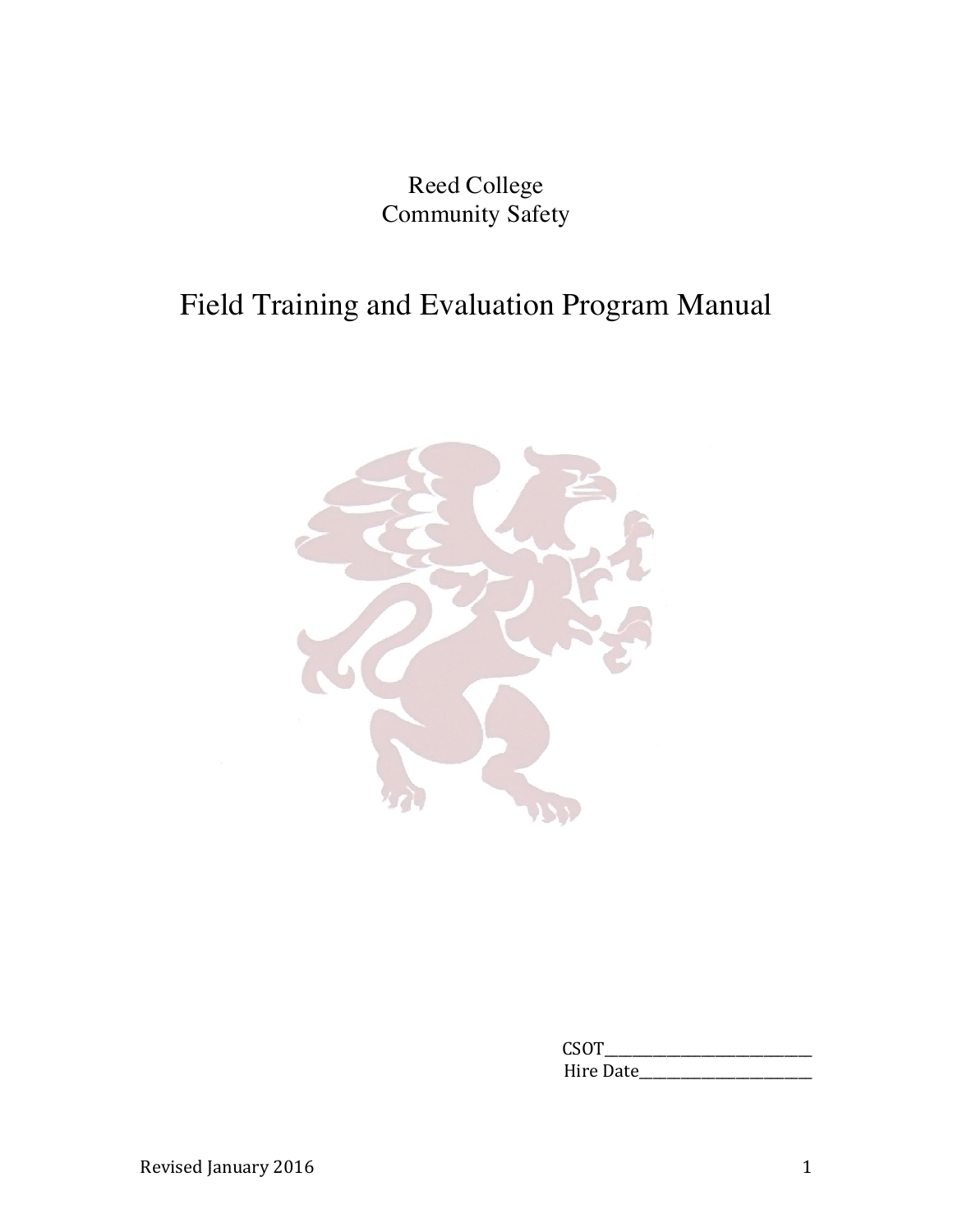## **Table of Contents**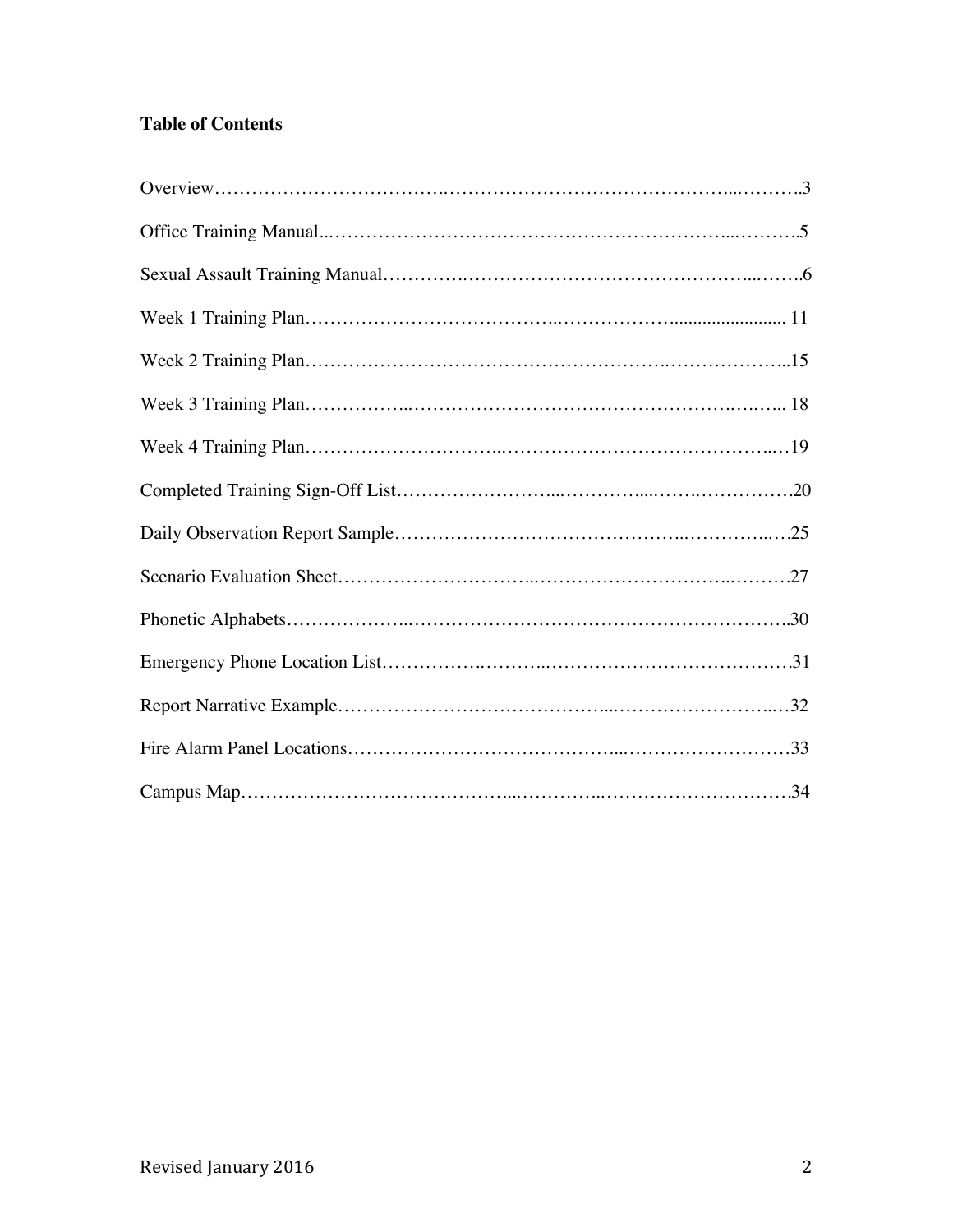#### **Reed College Community Safety Field Training and Evaluation Program Overview**

The Reed College Community Safety Field Training and Evaluation Program (FTEP) is designed to train a Community Safety Officer Trainee (CSOT) to become an independently functioning Community Safety Officer (CSO) in approximately four weeks. With day-by-day and week-by-week instruction, observation, and practice the CSOT will learn the duties and responsibilities of a CSO, which will be evaluated through one-on-one training from a Field Training Officer (FTO), weekly written tests, and weekly scenarios.

Daily progress by the CSOT will be documented by the FTO in a Daily Observation Report (DOR). The DOR will provide written feedback to the CSOT in areas of accomplishment and growth, as well as areas that need further improvement.

The first stage of training will consist of administrative and office training. The CSOT will independently complete required online certifications, licensing, and read all Department Directives prior to entering the field with an FTO. The FTEP Office Training Sign-Off List will guide the CSOT through the required trainings and is located on page 5 of this manual.

Upon completion of office training a CSOT will then start their second stage of training in the field, which will consist of working and training on all shifts (day, swing, and grave) for a week each. At the completion of each week, the CSOT will be given a mock scenario to evaluate their progress and to demonstrate their knowledge and understanding of the curriculum covered that week. Each scenario will be reviewed using the CSO Scenario Evaluation Sheet, which can be reviewed on page 22 of this manual.

The first week of training will cover administrative issues and basic patrol functions. Areas covered will include department expectations and procedures. Emphasis will be placed on learning basic patrol procedures, campus geography, building familiarity and understanding the Reed environment and philosophy, including the Honor Principle. In addition to the subjects that the CSOT is responsible to learn during this week, the CSOT is also expected to be observing how the FTO responds to calls for service.

The second week of training will build on what was learned the first week and expand into calls for service. The CSOT will begin to be the primary officer to respond to call for service, with assistance from the FTO. At the beginning of the week, the CSOT will start with routine calls for service, such as unlocks. By the end of the week, the CSOT should be handling, with the FTO's assistance, more complex calls for service.

In the third week of training, the CSOT will begin to focus on enforcement activities, investigations and properly documenting these incidents in ARMS reports. The CSOT will be expected to know the policies on AOD, smoking, disruptive behavior, parking and other violations. The CSOT will be expected to proactively be looking for violations and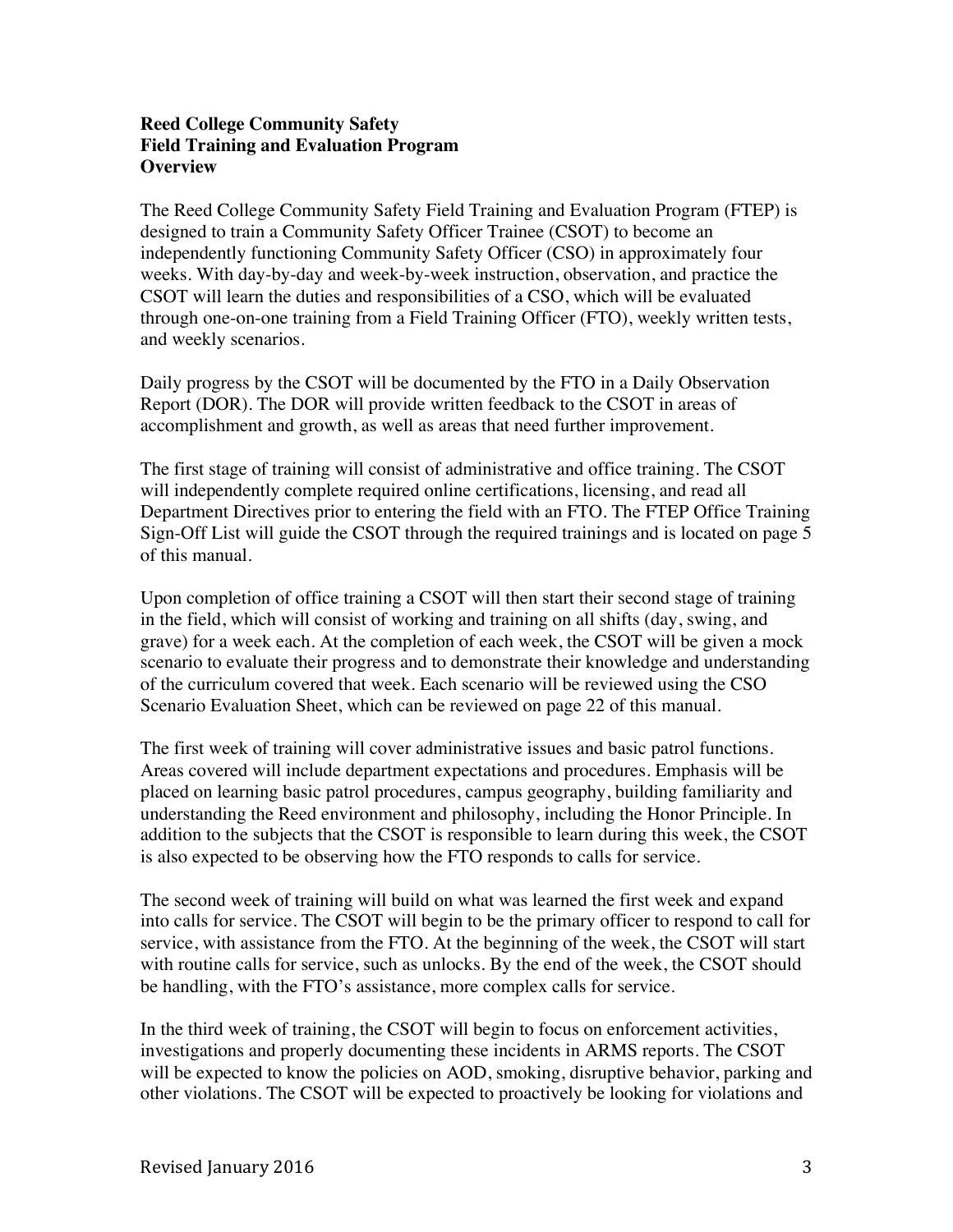taking appropriate action. Included in this week is the expectation that the CSOT is conducting investigations, including interviews, photography, proper evidence procedure, and documentation in reports. This will be accomplished with direct supervision from the FTO.

In the fourth week of training, the CSOT will still be operating with the FTO, but on an increasingly independent basis. The FTO will allow the CSOT to take the lead on most, if not all situations, and only step in if the FTO observes something that could be dangerous, a liability, or could cause further problems.

Throughout the four weeks of training, the FTOs, in addition to the training focus for each week, will also be training and observing the CSOT to ensure that appropriate communication skills both verbal and written, are used. At every level of training, the CSOT will be trained and observed in the areas of decision-making and critical thinking. Including prioritization and the ability to handle stressful situations. FTOs will stress upon the CSOT the importance of being profession and a representative of Community Safety and of Reed College. FTOs will also teach the CSOT about the Reed culture, including the Honor Principle, and the importance of interaction and communication with the students.

Throughout training FTOs and the CSOT will sign off on the Completed Training Sing-Off List upon demonstration or discussion of each topic. The topic shall only be signed off once the CSOT feels they have received adequate training on the topic and feel comfortable performing the task independently in the field. The Completed Training Sign-Off List is located on page 20 of this manual.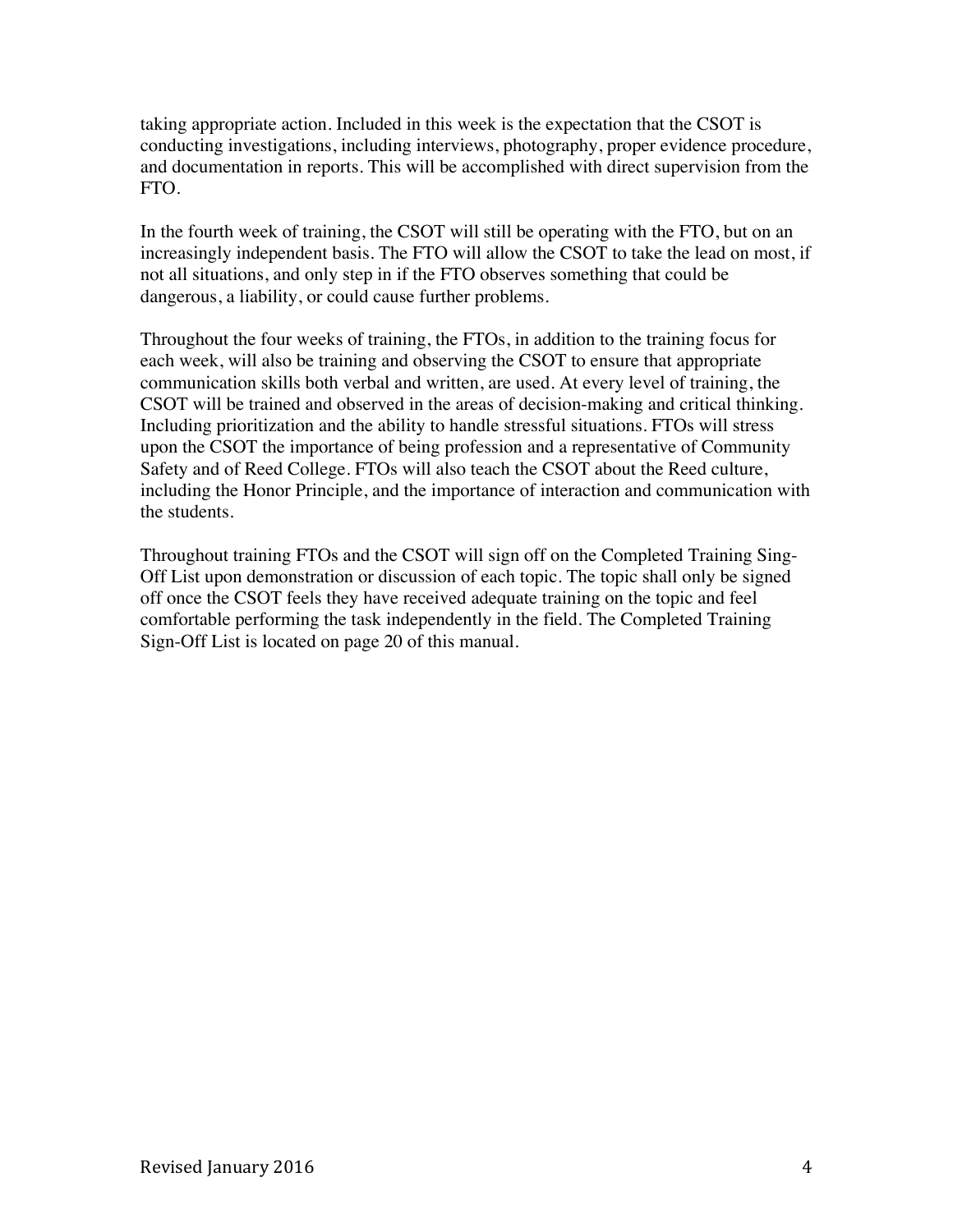#### **Reed College Community Safety Field Training and Evaluation Program** Office Training Sign-Off List CSOT

The following trainings should be completed independently prior to field training. As you complete the trainings, print out all certificates (or end screens) and file them in your FTEP binder. It is also recommended you save personal copies. Please fill out the date of completion next to the completed line as training is completed. This form will be turned in at the end of your FTEP along with your entire Field Training Manual. 

#### o FEMA: http://training.fema.gov/is/crslist.asp?page=all

|         | <b>IS-100.HE</b>                            | <b>Initial</b>             | Date |
|---------|---------------------------------------------|----------------------------|------|
|         | IS-700.a<br>٠                               | Initial _____________ Date |      |
| $\circ$ | EDU: Stop Harassment & Discrimination       |                            |      |
|         | (provided via email by HR)                  |                            |      |
|         |                                             | Initial                    | Date |
| $\circ$ | DPSST:                                      | <b>Initial</b>             | Date |
| $\circ$ | First Aid/CPR:                              | Initial 1988               | Date |
| $\circ$ | Read and sign off all Department Directives | <b>Initial</b>             | Date |
| $\circ$ | Directive Test One                          | Initial <u>________</u>    | Date |
| $\circ$ | Directive Test Two                          | <b>Initial</b>             | Date |
| O       | Almanac Compendium Test                     |                            | Date |
| $\circ$ | <b>NIK Training</b>                         | <b>Initial</b>             | Date |
| $\circ$ | <b>Reactor Training</b>                     | Initial                    | Date |
| $\circ$ | <b>Blood Bourne Pathogens (BBP)</b>         |                            | Date |
| $\circ$ | HazCom                                      | <b>Initial</b>             | Date |
| $\circ$ | Sexual Assault Training Manual              | $\_$ Initial $\_\_$        | Date |
| $\circ$ | Naloxone Training Video/ Demonstration      | Initial Date               |      |
|         | https://www.youtube.com/watch?v=FZpgjRBby M |                            |      |
|         |                                             |                            |      |

- o Radiation Safety: and the set of the set of the set of the set of the set of the set of the set of the set of the set of the set of the set of the set of the set of the set of the set of the set of the set of the set of https://www.reed.edu/ehs/radiation\_safety/ancillary\_radiation\_safety.html Test Location: https://www.reed.edu/ehs/radiation\_safety/test/
- o Honor Principle: http://www.reed.edu/honor\_principle/

\_\_\_\_\_\_\_\_\_\_\_ Initial \_\_\_\_\_\_\_\_\_\_ Date

#### **Community Safety Officer Trainee**

By signing below, I certify that I have completed the trainings and tasks I have initialed and dated above.

Signed: \_\_\_\_\_\_\_\_\_\_\_\_\_\_\_\_\_\_\_\_\_\_\_\_\_\_\_\_\_\_\_\_\_\_\_\_\_\_\_\_\_\_\_\_\_\_\_\_\_ Date\_\_\_\_\_\_\_\_\_\_\_\_\_\_\_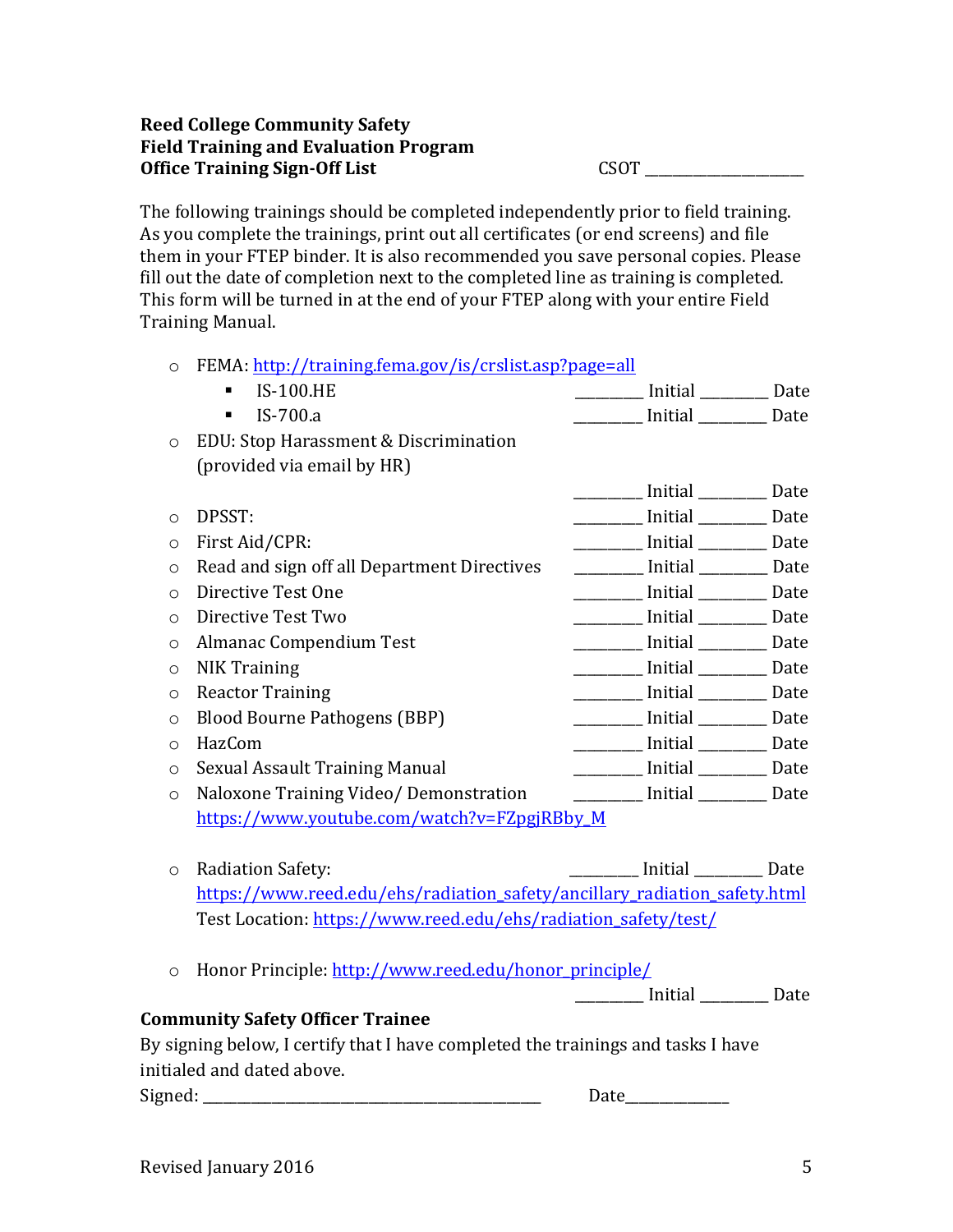#### **Reed College Community Safety Field Training and Evaluation Program Sexual Assault Training Manual** CSOT \_\_\_\_\_\_\_\_\_\_\_\_\_\_\_\_\_\_\_\_\_\_\_\_\_

As Community Safety Officers we need to be prepared to handle any number of situations, including sexual assaults. The most important thing we can do to be prepared for such an incident is to be informed of the resource available to survivors both at the college, and externally. This guide will walk you through Reed's resources and information regarding sexual assault that you should know as a Community Safety Officer (CSO).

*Please initial and date each section where indicated as you complete the readings necessary.* When completed, you will turn this into the FTEP Manager with your FTEP *Binder.*

## **Discriminatory Harassment and Sexual Misconduct Policy (DHSM)**

http://www.reed.edu/academic/gbook/comm\_pol/dhsm\_policy.html

The Discriminatory Harassment and Sexual Misconduct Policy (DHSM) is the guiding policy for Reed and, as the policy states, "applies to faculty, staff, students, and agents of the College while in their representative role. It also applies to visitors, contractors and subcontractors, as well as to any other person who participates in or benefits from Reed College programs and activities, whether on or off campus".

As a CSO you are expected to have read and understand the policy. Once you have done so, please initial and date below.

 \_\_\_\_\_\_\_\_\_\_ Initial \_\_\_\_\_\_\_\_\_\_ Date

### **Sexual Assault and Response at Reed College**

http://www.reed.edu/sexual\_assault/index.html

The link above will take you to the home page on Reed.edu for Sexual Assault. Read our introductory statement and then follow the links on the left margin of the page to continue the training. You will need to read the following sections:

| <b>Survivors</b> |                                    | Initial _______________ Date         |
|------------------|------------------------------------|--------------------------------------|
| $\circ$          | <b>Options for Survivors</b>       | <b>Example 1</b> Initial <b>Date</b> |
|                  | $\circ$ Campus Support             |                                      |
|                  | $\circ$ Emotional Wellbeing        | <b>Example 1</b> Initial <b>Date</b> |
|                  | $\Box$ Friend of a survivor        | Initial Date                         |
|                  | $\Box$ Information for the accused |                                      |
| $\Box$ Reporting |                                    | Initial<br>Date                      |
|                  |                                    |                                      |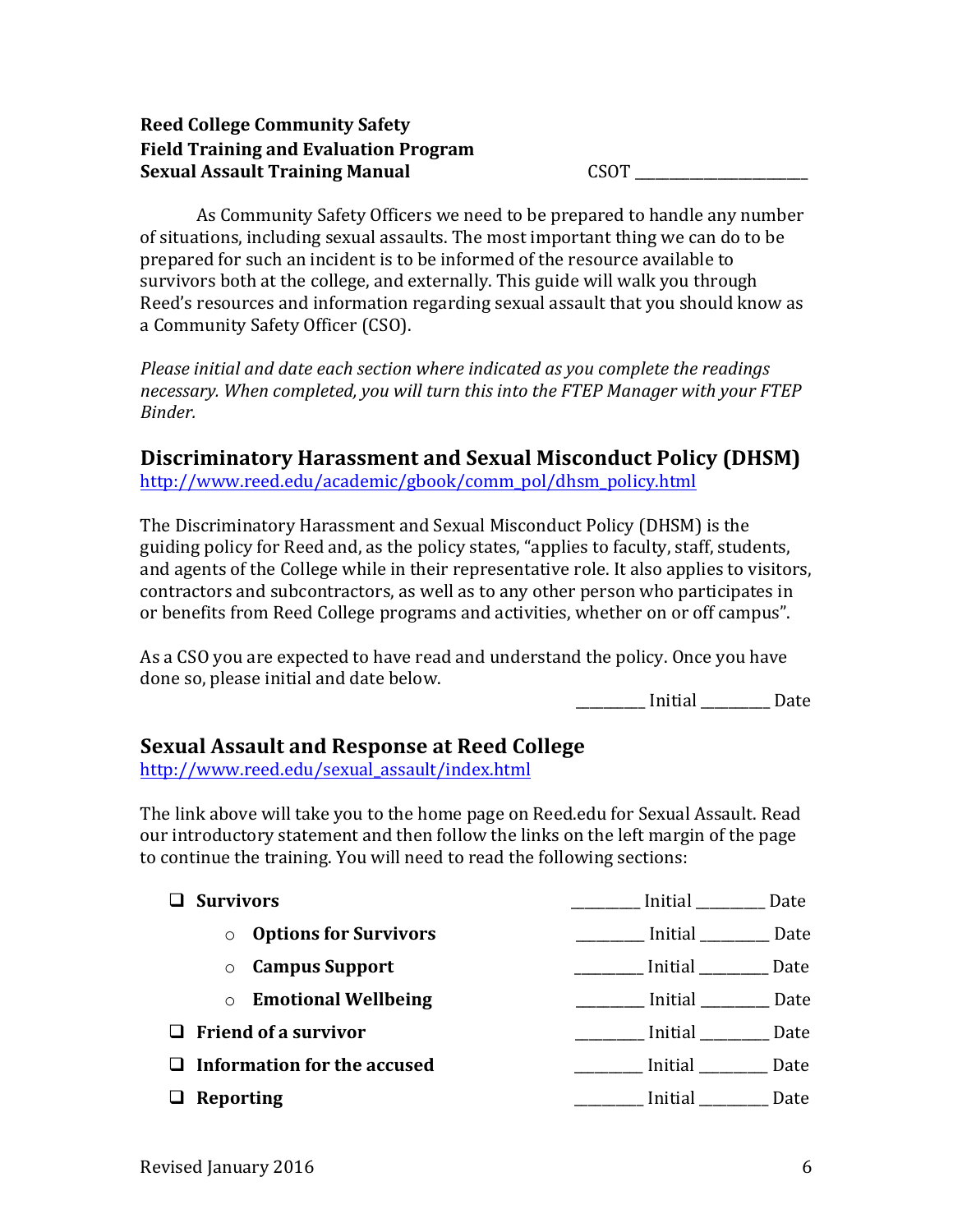| <b>Filing a complaint</b>  | Initial<br>Date |
|----------------------------|-----------------|
| Making an obligated report | Initial<br>Date |
| $\Box$ SAPR Advocates      | Initial<br>Date |

#### **Title IX**

http://www.reed.edu/title-ix/

Title IX of the Education Amendments of 1972 protects individuals from sex discrimination in educational programs and activities at institutions that receive federal financial assistance. Because many reports that go through Community Safety, including sexual assaults, fall under the Title IX Amendment, CSO should have an understanding of Title IX.

As a CSO you are expected to have read and understand the information outlined under the Title IX resource page. Once you have done so, please initial and date below.

 \_\_\_\_\_\_\_\_\_\_ Initial \_\_\_\_\_\_\_\_\_\_ Date

#### **Sexual Misconduct Board (SMB)**

http://www.reed.edu/honor\_principle/j\_board/hearing\_boards.html

The Sexual Misconduct Board, or SMB, is a sub board of the Judicial Board that hears all cases brought by any current or former members of the Reed Community against any individual who has allegedly committed an act of sexual misconduct while a member of the student body. Although the SMB Board section is minimal, review of the I-Board in further training will provide further information and understanding of the Honor and Judicial Processes at Reed.

As a CSO you are expected to have read and understand the information outlined under the SMB, as students might request information on the process. Once you have done so, please initial and date below.

Initial Date

#### **Reed College Sexual Assault PowerPoints**

Found under: Homeserver/ Departments/ Community Safety/ Sexual Assault *Documents/ Sexual Assault Presentations*

The Director of Community Safety has put together 3 PowerPoints that discuss the dynamics of sexual assault at Reed, Investigations, and Threat Assessments. These PowerPoints discuss issues and data for our country as well as specific to Reed.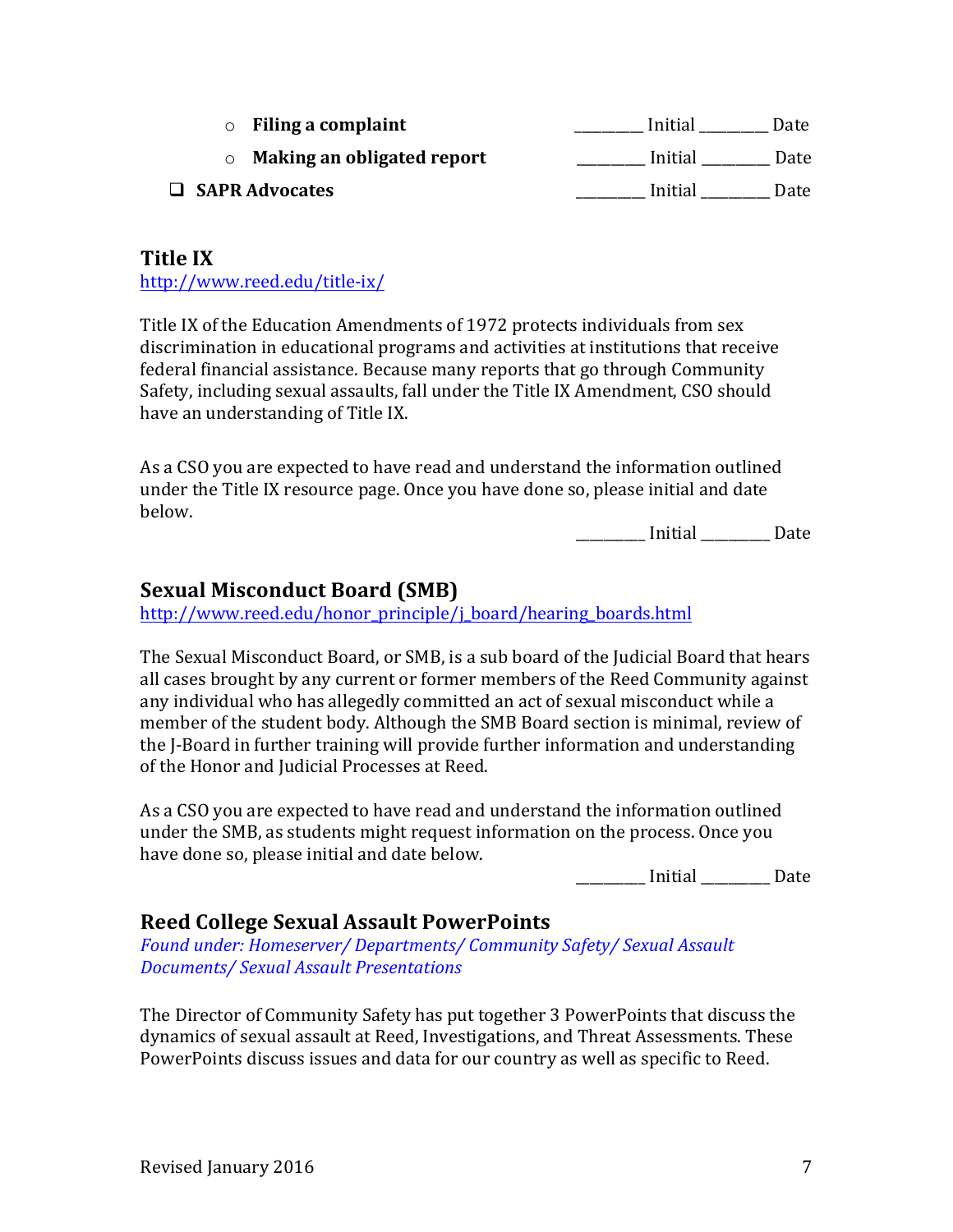As a CSO you are expected to have read and understood the information provided in these PowerPoints. Once you have done so, please initial and date the completion of each PowerPoint.

| $\Box$ Sexual Assault Dynamics at Reed       | Initial<br>Date |
|----------------------------------------------|-----------------|
| $\Box$ Sexual Assault Investigations at Reed | Initial<br>Date |
| $\Box$ Sexual Assault Threat Assessment      | Initial<br>Date |

Upon completion of the above trainings, by signing below you verify you have read and *completed the above training(s) in full.* 

CSO Signature\_\_\_\_\_\_\_\_\_\_\_\_\_\_\_\_\_\_\_\_\_\_\_\_\_\_\_\_\_\_\_\_\_\_\_\_\_\_\_\_

**Managers Review Signature**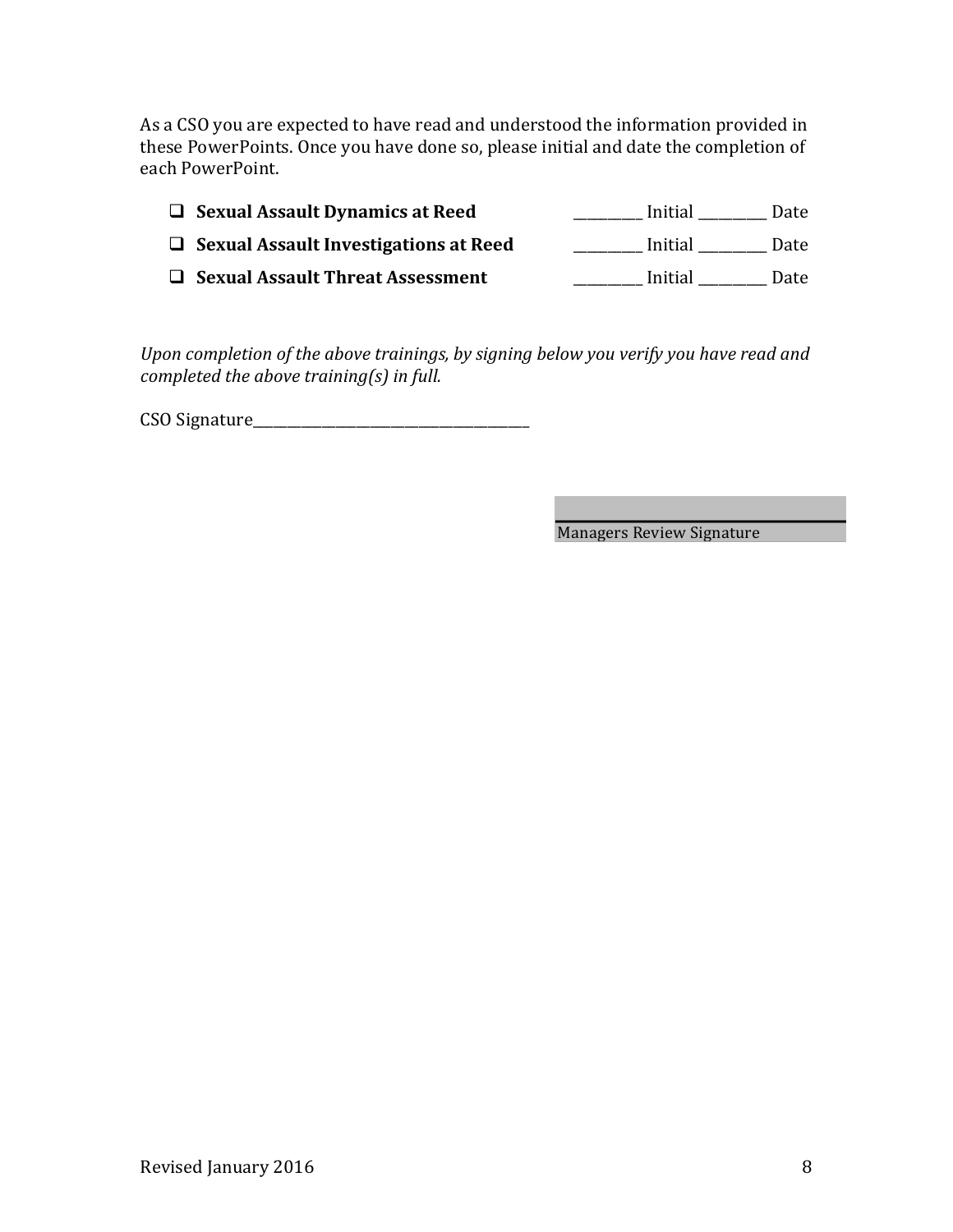#### **Reed College Community Safety Field Training and Evaluation Program Week One Overview**

During the first week of field training, the CSOT will be introduced to Reed. This will include the Honor Principle, co-workers, and other staff members. The CSOT needs to be made familiar with the Community Safety office, including the locations of offices, the locker room and officers' workspace. The CSOT will be introduced to the Reed computer systems and the ARMS systems. The CSOT will be shown how to complete the timesheet and the overtime tracking sheet. The FTO will ensure that the CSOT contacts the department DPSST training officer to complete all of the necessary paperwork for the DPSST Unarmed Private Security Officer licensing requirements.

The FTO will instruct the CSOT in the proper procedure for beginning and ending a shift. This includes keys and radio checkout, reviewing the EMS and unlock/lockup schedule and checking the shift summary from the previous shift. The CSOT will learn how to plan their activities for the shift based on the EMS, unlock/lockup schedule and current patrol priorities. The CSOT will be instructed in the proper use of department radios.

On the first day, the CSOT needs to be introduced to campus geography. This includes the campus boundaries, roadways, lots and buildings, including off-campus properties such as faculty houses. During the first week, the CSOT needs to learn all of the building names, locations and uses. The CSOT will also need to learn which keys unlock each building or areas of buildings. Also included in building introductions will be the locations of the fire alarm panels as well as the arming and disarming of security alarms.

The FTO will instruct the CSOT in proper procedure for checking the reactor. The CSOT will need to go through the reactor certification process with the reactor staff.

The FTO will instruct the CSOT in proper foot patrol procedures. This includes the proper way to conduct both interior and exterior building checks. The CSOT will be instructed in the importance of physically checking for doors properly securing on a free swing, especially in residence halls. Included in foot patrol procedures will be making contacts with students, faculty and staff, and non-community members.

The FTO will instruct the CSOT in proper vehicle patrol procedures. This includes patrolling the lots and learning to spot suspicious activities and circumstances as well as documenting vehicle damage and completing vehicle inspections.

The CSOT will learn how to recognize and report maintenance and safety issues. The CSOT will, by the end of the week, be able to advise Dispatch via radio of a needed work order.

The CSOT shall also familiarize themselves with fire alarm panel locations, and how to properly respond to an alarm. The FTO will instruct, and the CSOT will demonstrate, the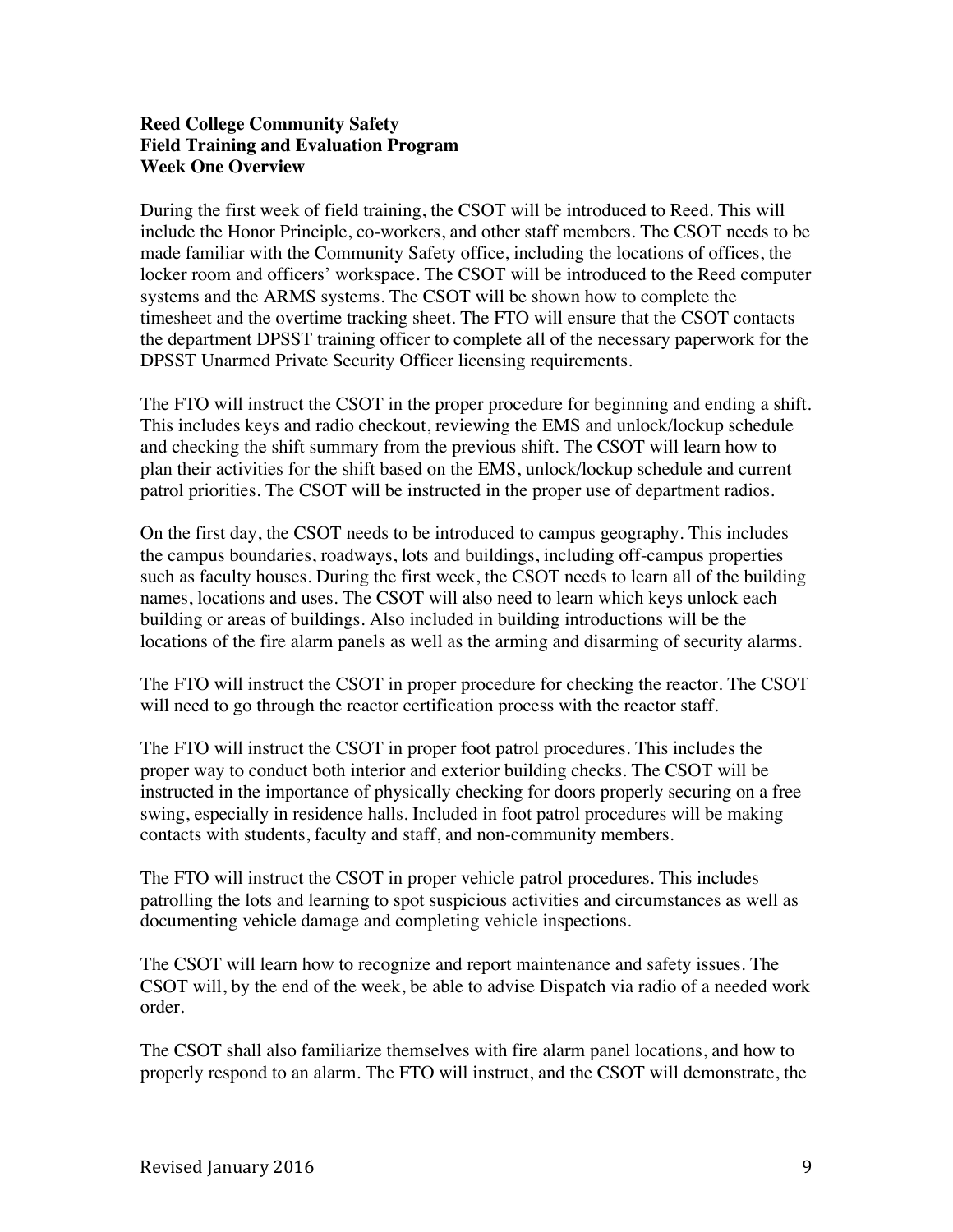proper response to alarm calls. This includes locating the alarm panel, verifying the location and status, and resetting the alarm.

Throughout the course of the first week, in addition to the areas mentioned above, the CSOT will be observing the FTO in all aspects of CSO duties. This is in preparation for the second week of training in which the CSOT will begin to the lead in certain areas. During the first week of training, the CSOT needs to be observing the FTO, and the FTO needs to be explaining each part of the job to the CSOT.

At the end of the first week, the CSOT will take the written test on the major areas that were covered during that week's training. This test will include some Department Directives, such as Use of Force and Fire Response.

By the end of the first week of training, the CSOT should be comfortable in finding locations on campus, be able to communicate on the radio (including the use of the phonetic alphabet), perform scheduled unlocks and appropriately respond to alarms.

As each topic is covered on the next page for week one, the FTO should initial the topic to document its coverage.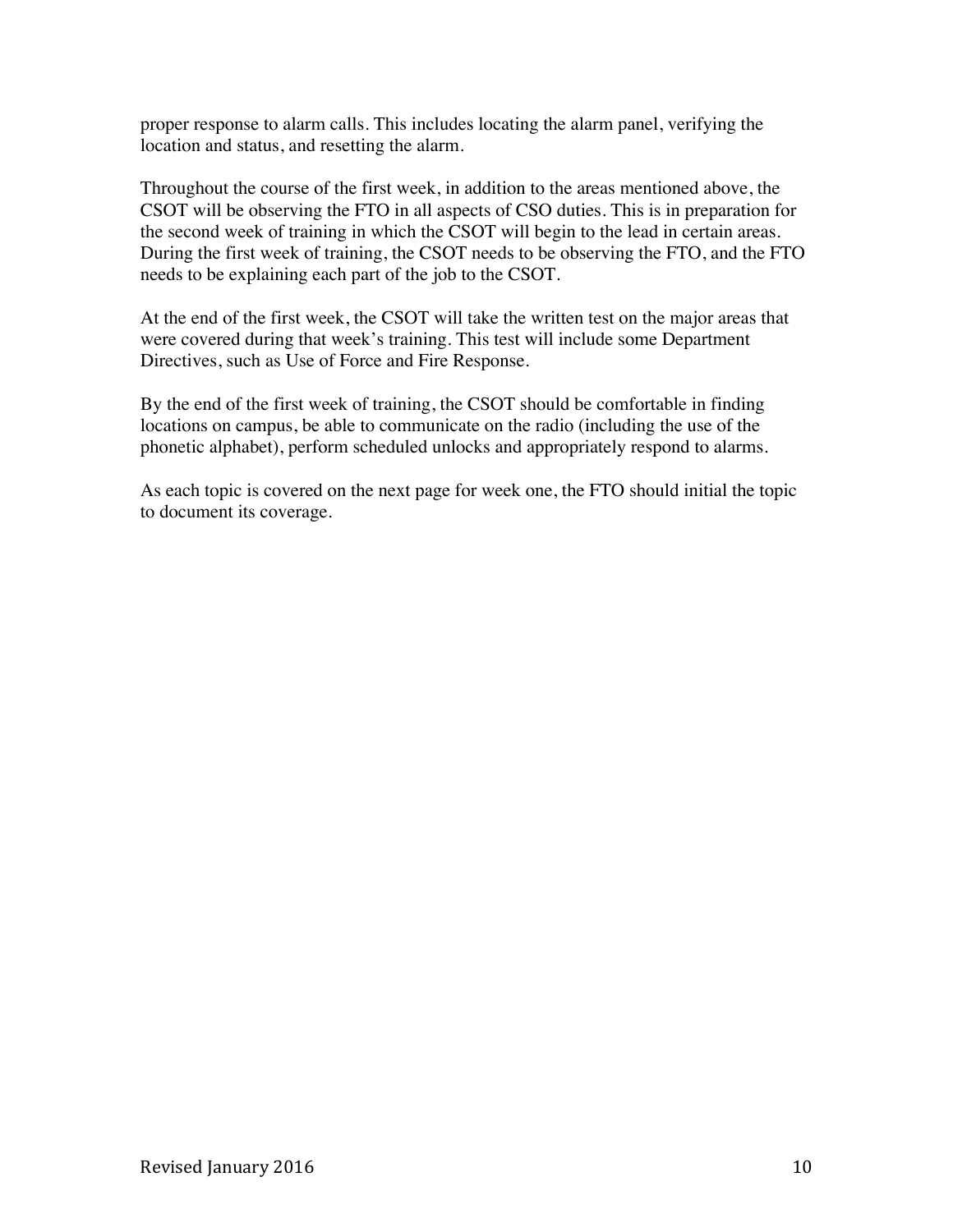#### **Reed College Community Safety Field Training and Evaluation Program Week One Training Plan FTO** (print)

At the conclusion of week 1, the Community Safety Officer Trainee (CSOT) will have been shown, and able to do the following:

- o Locate and refer to the Community Safety Department Directives binder, and understand the Use of Force and Fire Response directives. FTO\_\_\_\_\_\_\_
- o Follow the correct procedure to be logged on an off shift. FTO\_\_\_\_\_\_\_
- o Understand the EMS and plan shift activities, including scheduled unlocks and lockups.

FTO\_\_\_\_\_\_\_

- o Understand campus geography, including
	- Campus boundaries
	- Campus roadways
	- Parking lots
	- Foot paths
	- § Names and locations of buildings
	- Off-campus college properties
	- Shortest routes between points on campus

FTO\_\_\_\_\_\_\_

- o Communicate via department radio. FTO\_\_\_\_\_\_\_
- o Understand and use a phonetic alphabet FTO\_\_\_\_\_\_\_
- o Identify proper keys for each building. FTO\_\_\_\_\_\_\_
- o Locate and access fire alarm panels and security alarm panels for each building. FTO\_\_\_\_\_\_\_
- o Correctly respond to an alarm:
	- Reading the alarm panel
	- Verifying the status
	- Resetting the system

FTO\_\_\_\_\_\_\_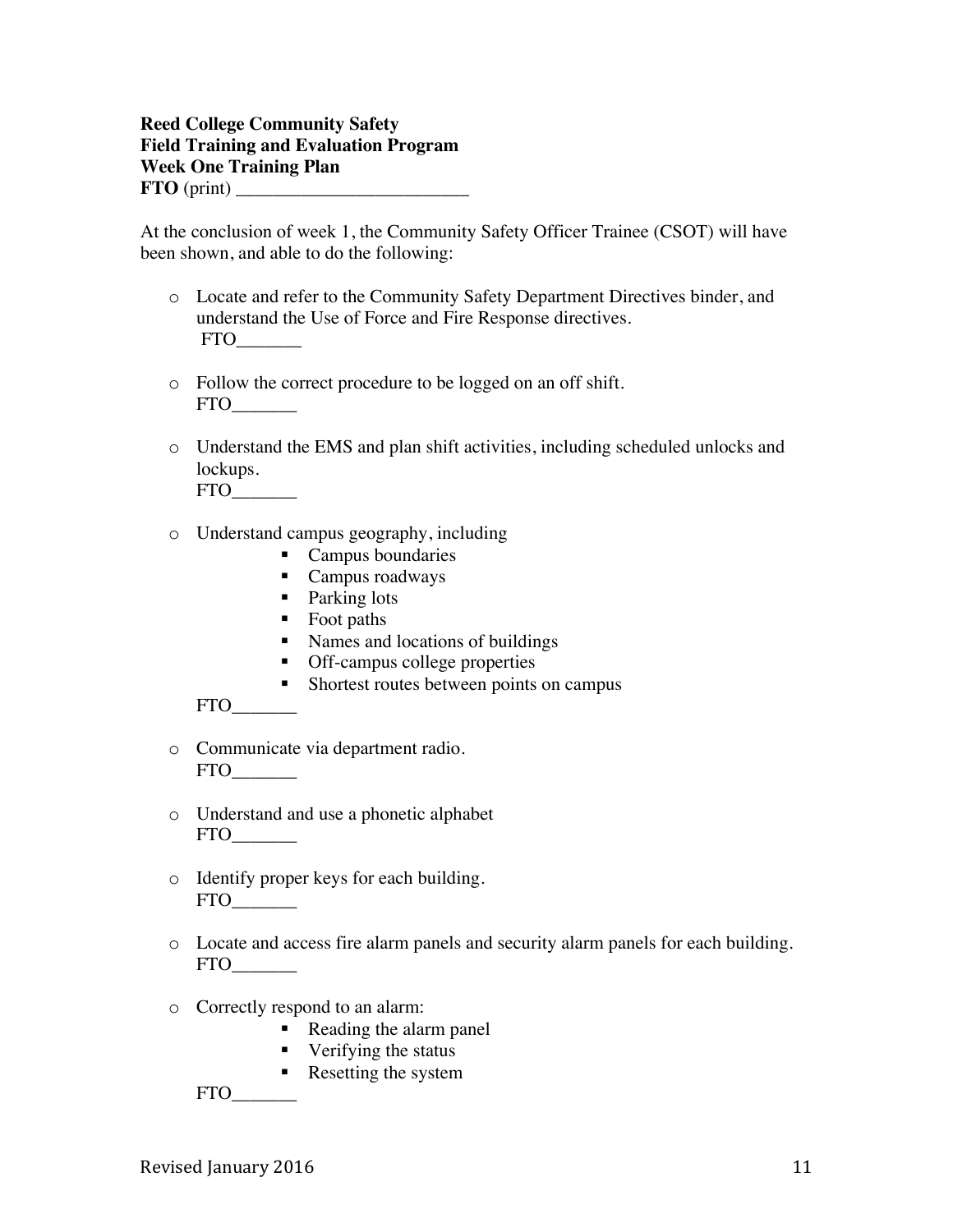- o Perform scheduled locks and unlocks. FTO\_\_\_\_\_\_\_
- o Perform Reactor Checks. FTO\_\_\_\_\_\_\_
- o Perform general patrol guidelines, including
	- Interior and exterior building checks
	- Door and window checks
	- Vehicle patrol functions

 $FTO$ 

- o Make appropriate community contacts with:
	- Students
	- Staff/ faculty
	- Non-community members

FTO\_\_\_\_\_\_\_

- o Locate and navigate needed supplies in vehicle medical bags. FTO\_\_\_\_\_\_\_
- o Recognize and report maintenance issues/ work orders. FTO\_\_\_\_\_\_\_
- o Explain duties of Building Services, Building Maintenance, and Grounds FTO\_\_\_\_\_\_\_

Manager Review Signature Date

\_\_\_\_\_\_\_\_\_\_\_\_\_\_\_\_\_\_\_\_\_\_\_\_\_\_\_\_\_\_\_\_\_\_\_\_\_\_\_\_\_\_\_\_\_\_\_\_\_\_\_\_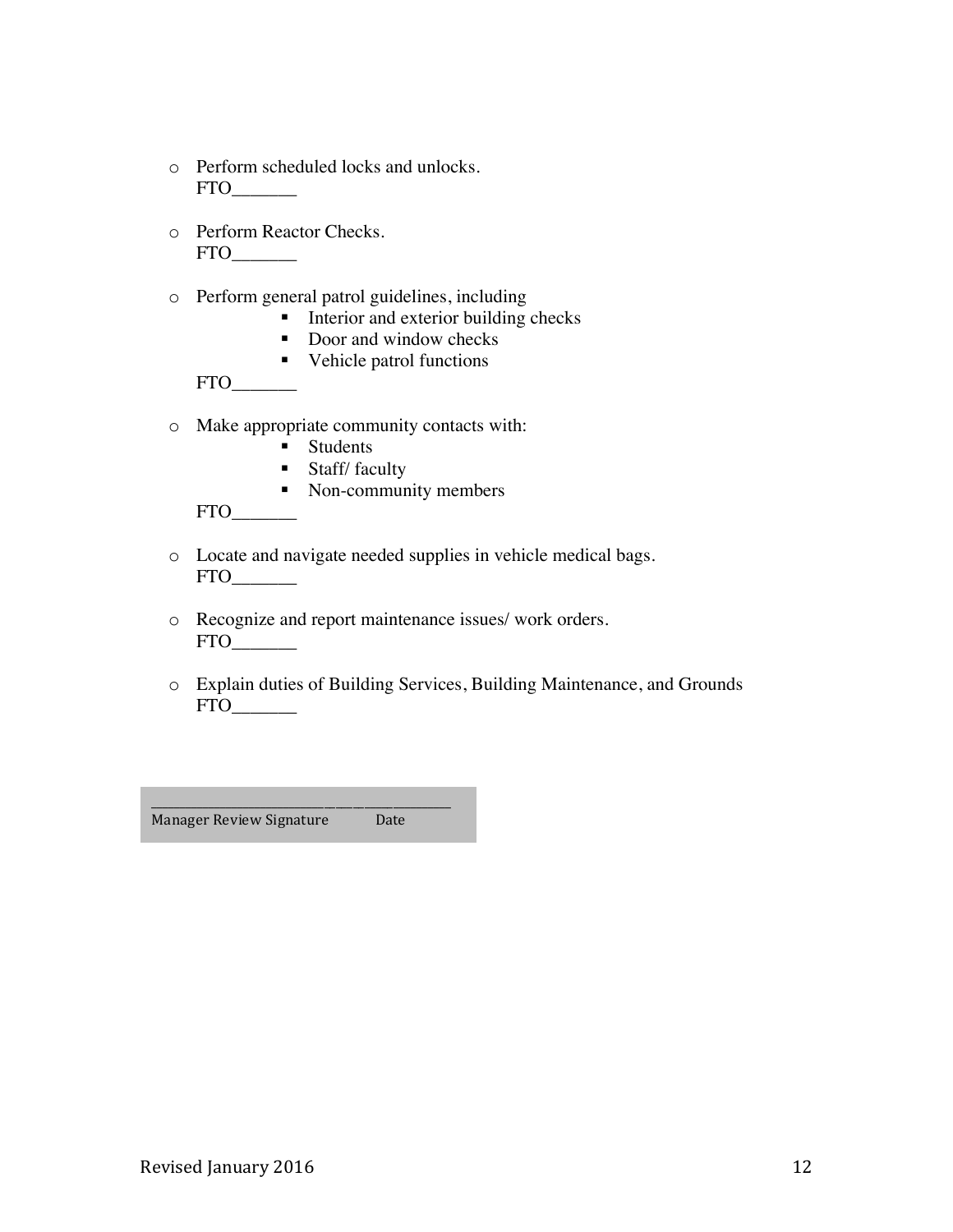#### **Reed College Community Safety Field Training and Evaluation Program Week Two Overview**

During the second week of training, the intensity will increase in that the CSOT will begin to be expected to handle calls for service. From observing the FTO during the first week of training, the CSOT should be familiar with some of the basic procedures, such as unlocks and escorts. The CSOT will be expected to handle basic calls for service with minimal guidance from the FTO. The more involved calls, such as medical emergencies, will take additional instruction. The FTO should talk the CSOT through scenarios prior to receiving any such calls during free time. At this stage of training, the CSOT will be initiating contact in many situations, but the FTO will still maintain control of the situation, and be doing any investigation and documentation.

The FTO will instruct, and the CSOT will demonstrate, the correct procedure for performing an unlock (call for service). This will include correctly finding the location, knowing which key to use, identifying the person by Reed ID card and engaging the person in a polite, friendly and professional manner.

The FTO will instruct, and the CSOT will demonstrate, the correct procedure for an escort, including advising Dispatch of starting and ending mileage.

The FTO will instruct, and the CSOT will demonstrate, the correct procedure for performing a jump start, including having the motorist sign the waiver.

The FTO will instruct, and the CSOT will demonstrate, how to safely contact a noncommunity member. This may be a friendly visitor asking directions, a suspicious person who does not belong on campus, or a dog walker who is not complying with the leash policy.

For cold crime reports, the CSOT should be able to respond promptly and make contact, however, the FTO will still be doing the actual investigation at this stage of the training. For emergent situations, the CSOT should be learning all of the necessary steps and procedures, with the FTO being responsible for timely response and action. The FTO should allow the CSOT to handle the appropriate parts of the situation that the FTO believes the CSOT is capable of handling, without endangering anyone or jeopardizing an investigation.

The FTO will instruct and provide scenarios on responding to medical emergencies, including how and when to use the Yellow and Green cards, explaining campus resources such as on-call personnel, the HCC, Advice Nurse, and ProtoCall. The FTO will also explain how to properly guide in and request emergency services.

In all cases where appropriate, the CSOT should be able to recognize which situations require notification to the Manager On-Call (MOC). The CSOT should be the one making the MOC notifications when appropriate.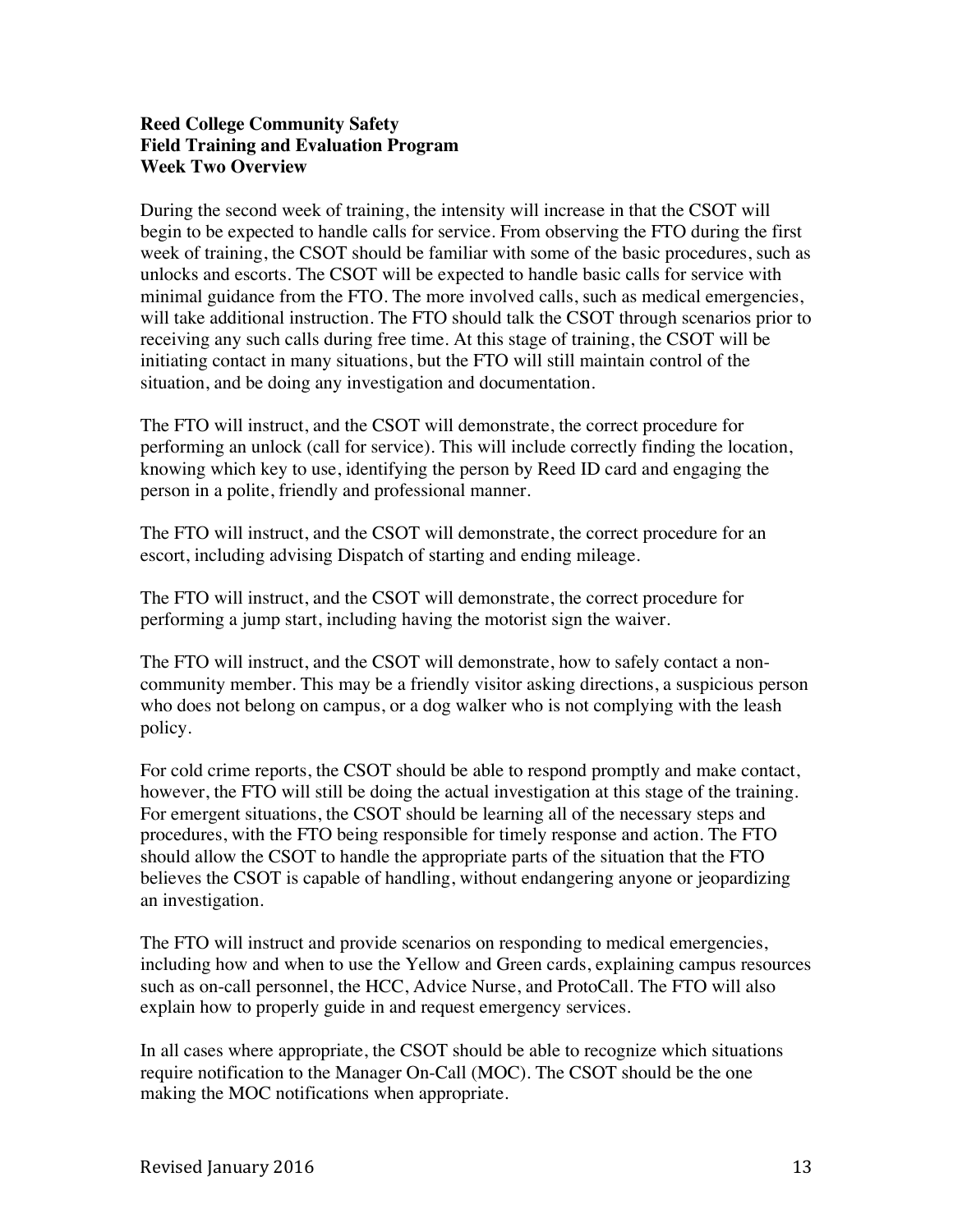Throughout the second week of training, the FTO should be guiding the CSOT in verbal communication skills. Emphasis should be placed on professionalism, courtesy, appropriate response and listening skills.

The FTO will instruct the CSOT in the proper methods of documenting activities. The CSOT will learn how to correctly complete and submit parking citations. The FTO will instruct the CSOT in the ARMS report system. The CSOT will need to understand and demonstrate the ability to create and complete a report in the ARMS system. This includes all sections on the face page, the basic information, description, synopsis and involved parties. The CSOT will need to know how to attach photographs and complete the property/evidence fields. In the narrative field, the FTO will instruct the CSOT the proper format for narratives, including date, time, name and position of author, and all necessary details. The FTO will instruct the CSOT in writing complete, concise narratives. An example report narrative can be found on page 32 of this manual. The FTO will instruct the CSOT in how to email a report narrative to the MOC and management team. The CSOT needs to be familiar with the MOC notification directive in order to know which narratives to forward.

By the end of the second week of training, the CSOT should be comfortable in responding to most calls for service, be able to verbally communicate with community members in all situations, and show the ability to remain calm in stressful situations. The FTO will have the CSOT demonstrate these abilities on or before the last day of the week.

As each topic is covered on the next page for week one, the FTO should initial the topic to document its coverage.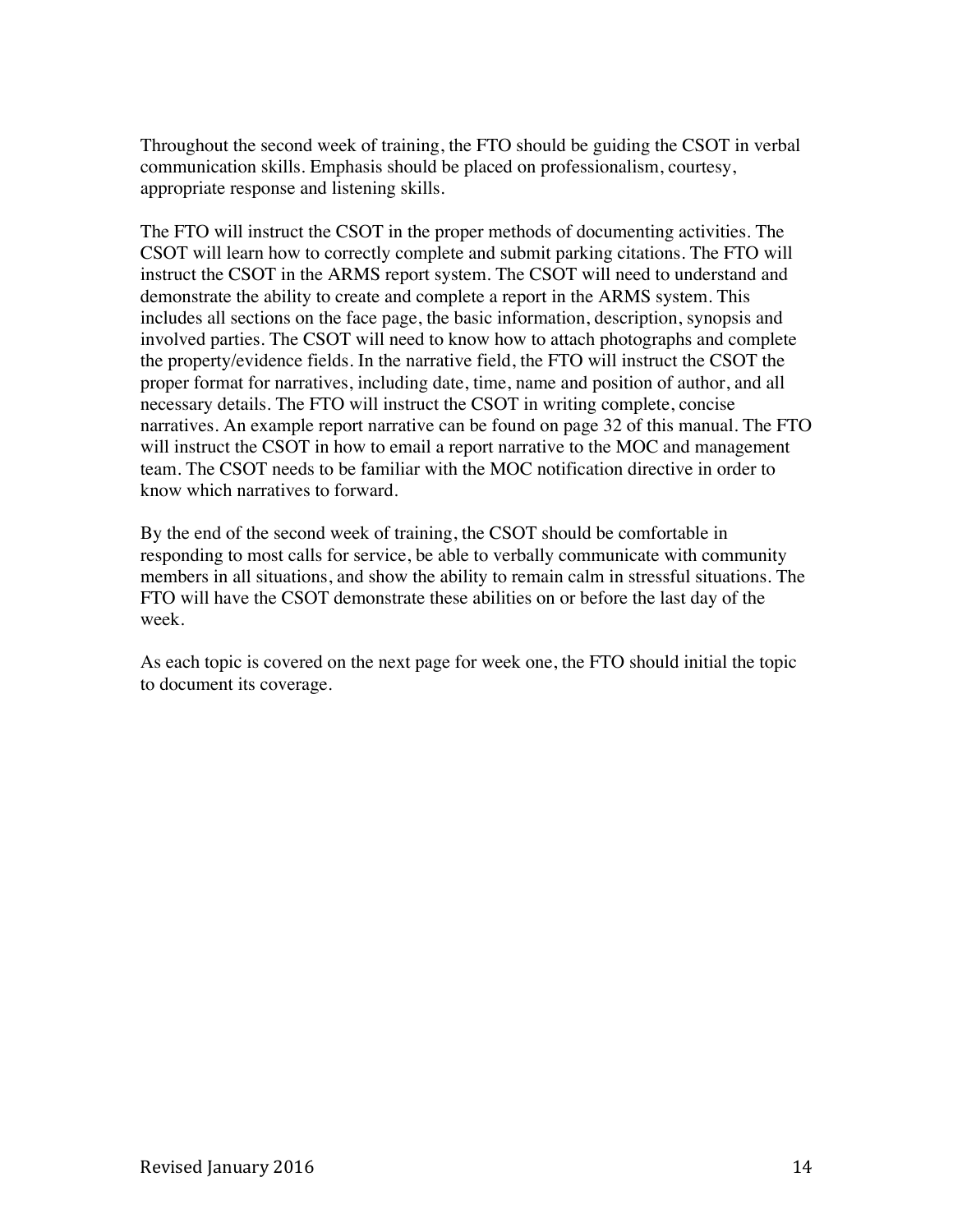#### **Reed College Community Safety Field Training and Evaluation Program Week Two Training Plan FTO** (print) \_\_\_\_\_\_\_\_\_\_\_\_\_\_\_\_\_\_\_\_\_\_\_\_\_

At the conclusion of week 2, the Community Safety Officer Trainee (CSOT) will have been shown, and able to do the following:

- o Correctly perform an unlock. FTO\_\_\_\_\_\_\_
- o Correctly perform an escort.  $FTO$
- o Correctly perform a jump start/ motorist assist (unlock). FTO\_\_\_\_\_\_\_
- o Safely contact a non-community member. FTO\_\_\_\_\_\_\_
- o Respond appropriately to reported cold crimes, including:
	- Bike thefts
	- Reed College Owned Computers

FTO\_\_\_\_\_\_\_

- o Take proper enforcement action in the following areas:
	- Off leash dog
	- Parking violation

FTO\_\_\_\_\_\_\_

- o Respond appropriately to medical emergencies, including:
	- Initial evaluation and questions
	- Referencing the "Yellow Card" and "Green Card"
	- Coordinating 911 response
	- Directing emergency responders to the scene

FTO\_\_\_\_\_\_\_

- o Respond appropriately to crimes in progress, including:
	- Safe response
	- Coordinating 911 response
	- Directing emergency responders to the scene
	- Assisting police
	- Scene security

FTO\_\_\_\_\_\_\_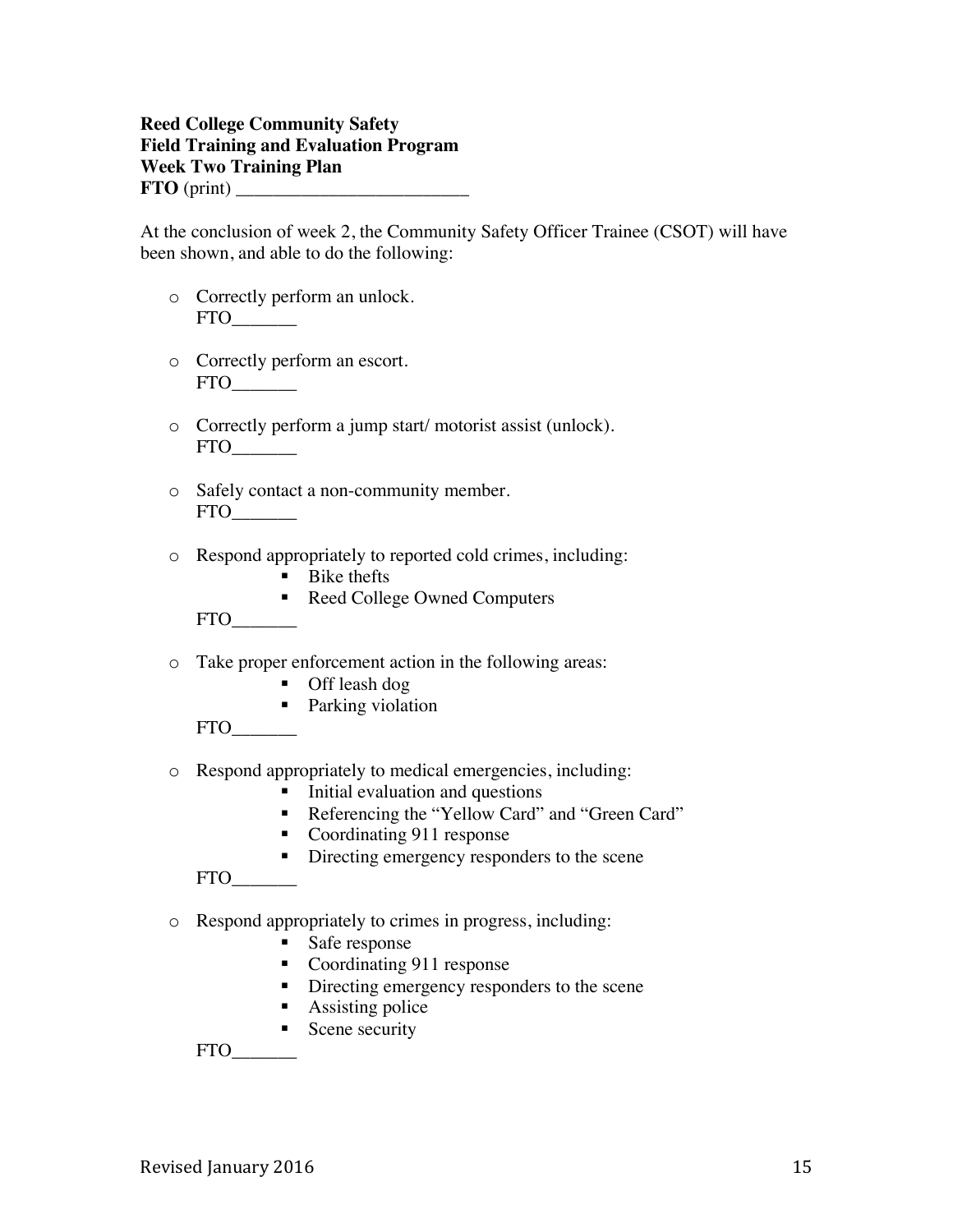- o Properly documenting shift activities, including:
	- Taking appropriate notes
	- § Writing reports in ARMS
	- Making proper notifications to On-Calls and Managers

 $FTO$ 

\_\_\_\_\_\_\_\_\_\_\_\_\_\_\_\_\_\_\_\_\_\_\_\_\_\_\_\_\_\_\_\_\_\_\_\_\_\_\_\_\_\_\_\_\_\_\_\_\_\_\_\_ Manager Review Signature Date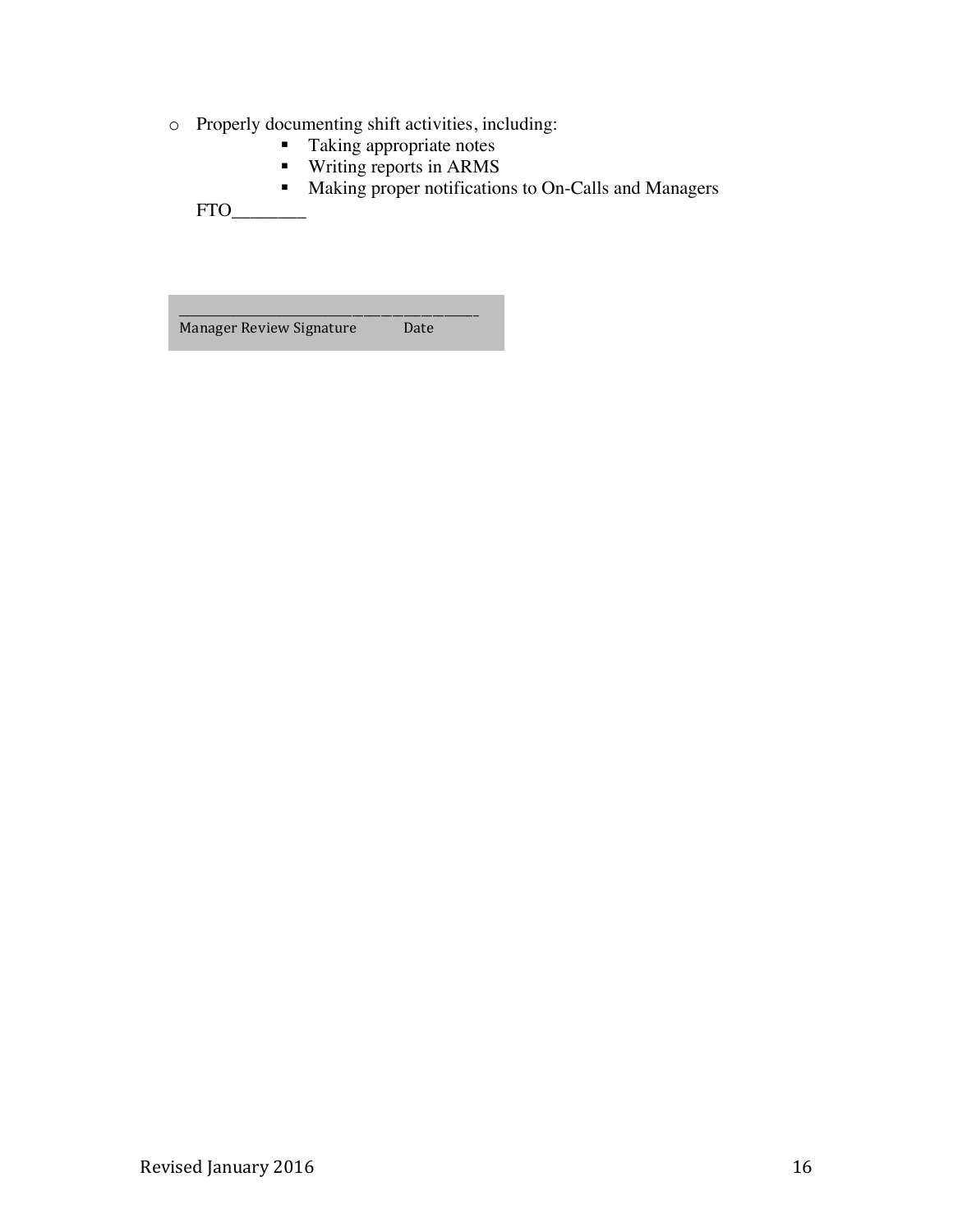#### **Reed College Community Safety Field Training and Evaluation Program Week Three Overview**

During the third week of training, the CSOT will be responsible for demonstrating the ability to take enforcement action, conduct investigations and document all activity. To do this, the CSOT will need to be familiar with all of the directives on AOD violations, Computer Theft Reporting, and college policies.

Building on what has been learned and observed during the previous two weeks, the CSOT, under the guidance of the FTO, will begin to take enforcement actions on observed and reported violations. The CSOT will have to be familiar with the department directives and college policies. The CSOT must demonstrate the proper way to contact students and others during enforcement actions. Demeaning or condescending statements or actions will not be tolerated. The FTO must instruct and stress to the CSOT that the CSO's function in enforcement actions is to gather information and document what has occurred.

In conducting investigations, the CSOT must demonstrate the ability to progress in a logical manner to discover all relevant information. The CSOT must be able to conduct interviews with victims and witnesses. The CSOT must elicit the necessary information, including who, what, when, where, why and how. The CSOT must be able to examine a scene and recognize potential evidence. The CSOT must be able to take scene photographs. The CSOT must be able to seize evidence, properly preserve it, and properly enter it into the evidence room. It is the responsibility of the FTO to instruct and demonstrate these procedures to the CSOT. If no situations arise during the week, it is the FTOs responsibility to simulate such a situation so that the CSOT can demonstrate the proper procedures.

As in the previous two weeks, the FTO should be guiding and observing the CSOT's communication skills. The FTO should instruct the CSOT in proper ways to deal with challenges and questioning by students. Discussion and interactions with students should be encouraged.

By the end of the week, the CSOT should feel comfortable in most areas of the job and be eager to begin working more independently.

As each topic is covered on the next page for week one, the FTO should initial the topic to document its coverage.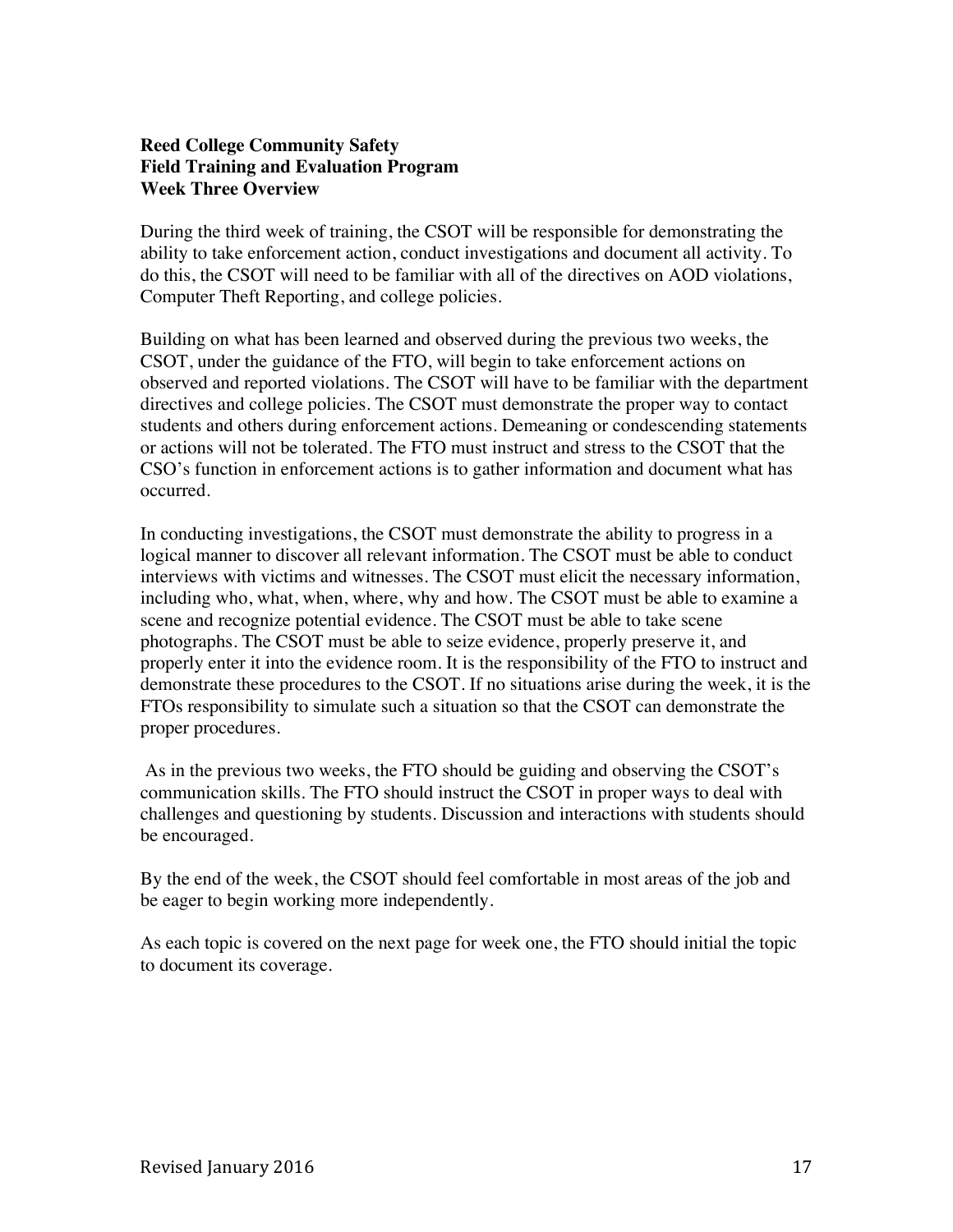#### **Reed College Community Safety Field Training and Evaluation Program Week Three Training Plan**  $\textbf{FTO}$  (print)  $\_\$

At the conclusion of week 3, the Community Safety Officer Trainee (CSOT) will have been shown, and able to do the following:

#### o Take proper enforcement action in the following areas:

| $\blacksquare$              |  |
|-----------------------------|--|
| $\blacksquare$              |  |
| $\blacksquare$              |  |
| $\blacksquare$              |  |
| $\mathbf{m}_{\mathrm{max}}$ |  |
| $\mathbf{E}$ .              |  |
| $\mathbf{m}$                |  |
| $\blacksquare$              |  |
| $\blacksquare$              |  |
| $\blacksquare$              |  |
|                             |  |

o Complete an investigation, including:

- Interviewing victims, witnesses, and suspects
- Examining the scene for evidence
- Collecting, preserving, and logging evidence
- **•** Properly testing and documenting tested substances via NIK
- Photographing the scene

FTO\_\_\_\_\_\_\_\_

- o Respond appropriately to reported sexual assaults, including:
	- Use of the Sexual Assault Response Packet
	- Mandatory reporting requirements

FTO\_\_\_\_\_\_\_

Manager Review Signature Date

\_\_\_\_\_\_\_\_\_\_\_\_\_\_\_\_\_\_\_\_\_\_\_\_\_\_\_\_\_\_\_\_\_\_\_\_\_\_\_\_\_\_\_\_\_\_\_\_\_\_\_\_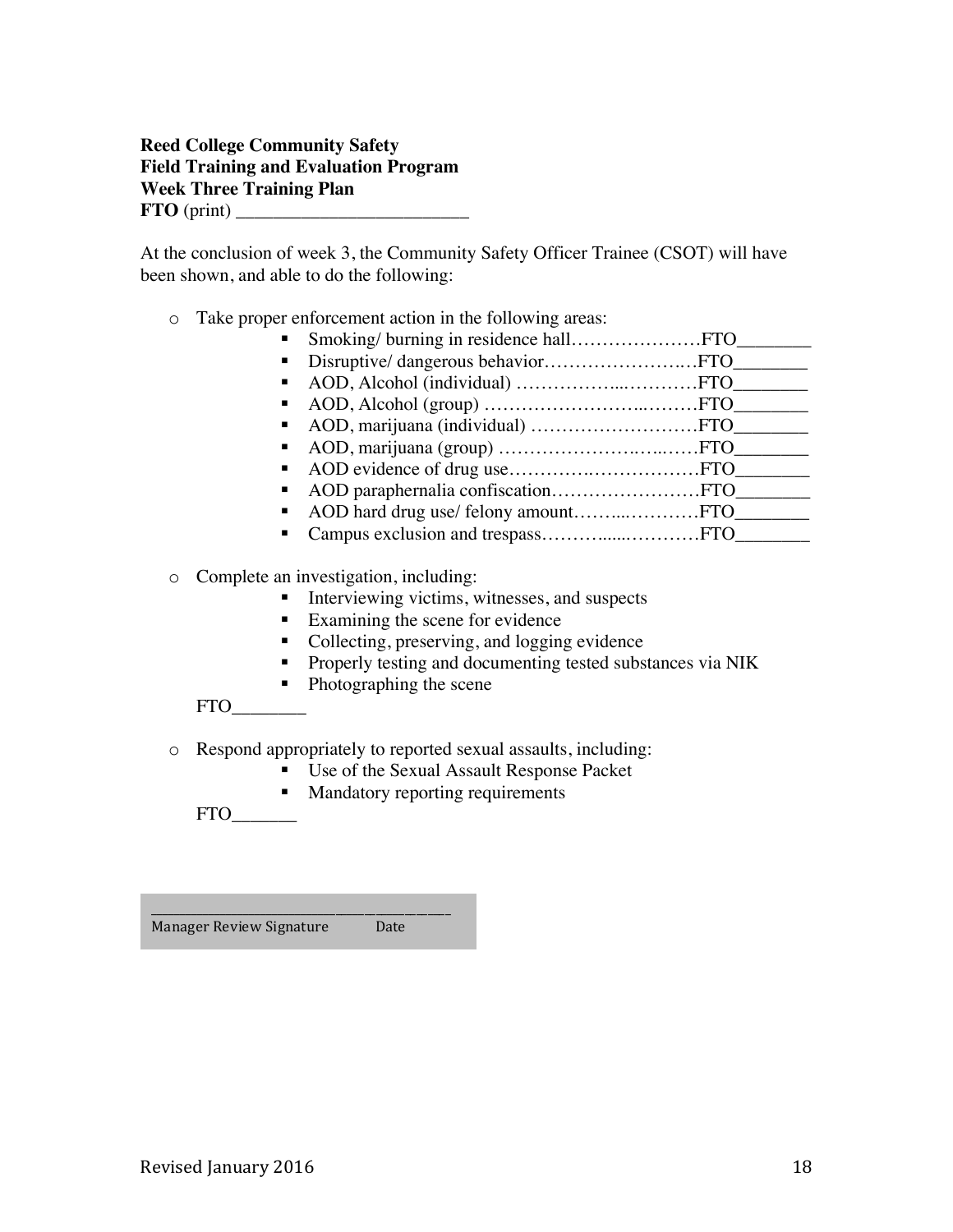#### **Reed College Community Safety Field Training and Evaluation Program Week 4 Overview**

At the conclusion of week 4, the CSOT will be able to demonstrate the ability to independently perform all of the functions of a Community Safety Officer.

During this week, the FTO is encouraged to review all of the CSO functions with the CSOT to ensure the CSOT feels confident in the ability to perform these functions. The CSOT should discuss with the FTO and practice any areas that the CSOT feels they need review or improvement.

During this week, especially by the last two days of the week, the CSOT should be functioning as if s/he is independent, with the FTO acting as an observer to ensure that the CSOT is capable of performing all of the job functions. The FTO should only step in and take control if something is observed which is potentially dangerous, a violation of law or policy, a liability issue or could cause further problems. The FTO will observe the CSOT to ensure that the CSOT demonstrates the ability to communicate in a proper manner with everyone they encounter in all types of situations.

At the conclusion of this week, the CSOT will receive another evaluation scenario. The CSOT will be expected to handle the entire situation from initial response to written report. The CSOT will be expected to demonstrate the ability to handle a stressful situation and take necessary action. Decision making ability and prioritization will be a key component of this scenario. The CSOT will demonstrate the knowledge and ability to use available resources for assistance. The CSOT will demonstrate the ability to take all necessary steps to safely conclude the situation, gather all necessary information, make proper notifications and document the incident. Again, the evaluation sheet located on page 22 of this manual will highlight key areas of expectations to be met.

Upon successful completion of training, all aspects of the CSOTs performance during FTEP will be reviewed prior to independent release in the field.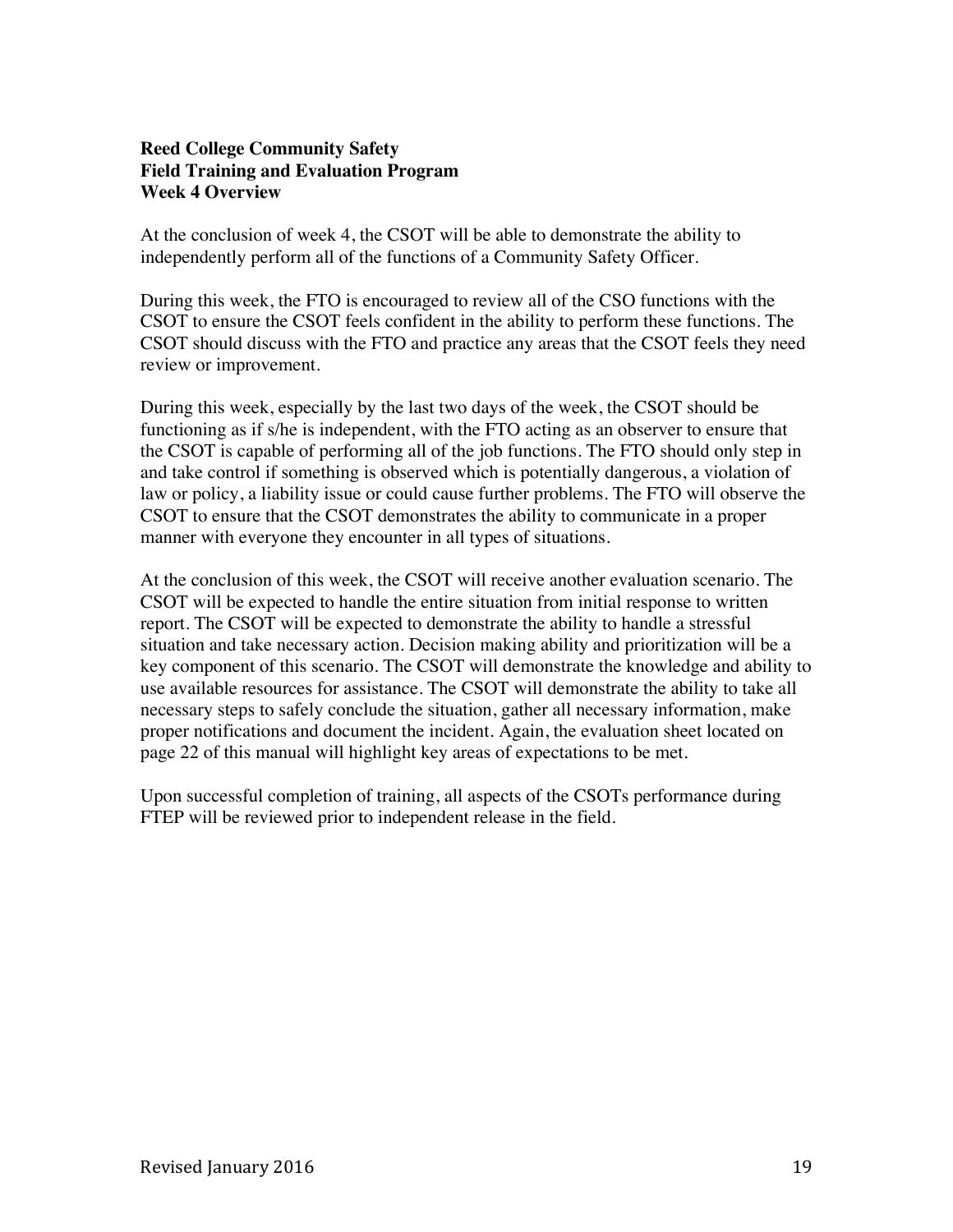#### **Reed College Community Safety Field Training and Evaluation Program Completed Training Sign-Off List** CSOT\_\_\_\_\_\_\_\_\_\_\_\_\_\_\_\_\_\_\_\_\_\_\_\_\_\_\_\_\_\_\_\_\_\_

The Field Training Officer and Community Safety Officer Trainee will each initial and date the appropriate line to indicate the completion, understanding, or proper demonstration of each training task and skill. The skill or task shall only be signed off once the signee is confident that the Trainee can preform the listed task or skill independently and properly in the field.

| <b>Onboarding:</b>                                        | <b>FTO</b> | Date | <b>CSOT</b>                                       | Date |
|-----------------------------------------------------------|------------|------|---------------------------------------------------|------|
| <b>Issued and carries DPSST</b>                           |            |      | $\overline{\phantom{a}}$ $\overline{\phantom{a}}$ |      |
| Read and signed off all Department Directives             |            |      |                                                   |      |
| Completed FTEP Office Training Sign-Off List              |            |      |                                                   |      |
| <b>Completed CS Sexual Assault Training Manual</b>        |            |      |                                                   |      |
| Successfully able to log onto computers and programs      |            |      |                                                   |      |
| Successfully able to access Reed email account            |            |      |                                                   |      |
| Successfully able to access the schedule                  |            |      |                                                   |      |
| Understand department policy on key control               |            |      |                                                   |      |
| Understands department policy on radio control            |            |      |                                                   |      |
| Able to locate needed duty and office supplies            |            |      |                                                   |      |
| Can access and restock supplies and equipment             |            |      |                                                   |      |
|                                                           |            |      |                                                   |      |
| <b>Administrative Duties:</b>                             |            |      |                                                   |      |
| Understands EMS and effectively plans shift activities    |            |      |                                                   |      |
| Checks email at the start of each shift                   |            |      |                                                   |      |
| Reviews new ARMS Reports at the start of each shift       |            |      |                                                   |      |
| Completes a vehicle inspection at the start of each shift |            |      |                                                   |      |
| Reviews Shift Pass Along at the start of each shift       |            |      | <u> 1988 - Alexandr Alexandr Alexandr III (</u>   |      |
|                                                           |            |      |                                                   |      |
| <b>Communication/Professionalism:</b>                     |            |      |                                                   |      |
| Accepts responsibility for his/her actions                |            |      |                                                   |      |
| Demonstrates appropriate communication skills             |            |      |                                                   |      |
| Demonstrates decision making ability                      |            |      |                                                   |      |
| Initiates social interactions                             |            |      |                                                   |      |
| Engages members of the community positively               |            |      |                                                   |      |
| Conducts self with integrity at all times                 |            |      |                                                   |      |
| Understands the community culture                         |            |      |                                                   |      |
| Displays a calm, professional demeanor under stresses     |            |      |                                                   |      |
| Keeps clear lines of communication with management        |            |      |                                                   |      |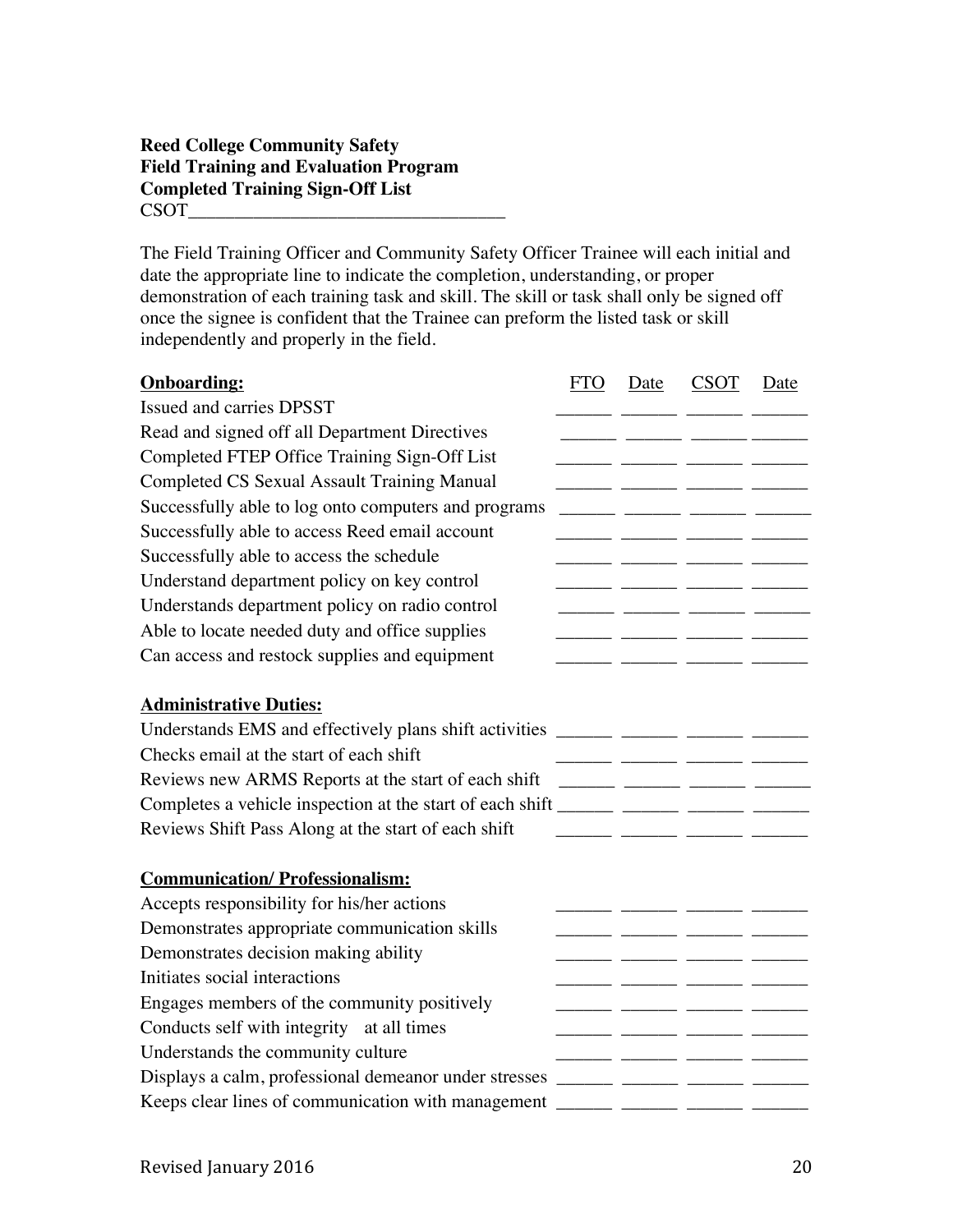| Maintains confidential information at all times           |                                    |  |
|-----------------------------------------------------------|------------------------------------|--|
| <b>Self-Initiated Activity/Time Management:</b>           |                                    |  |
| Effectively performs building patrols and lockups         | <u> 1989 - Jan Jan Jan Jan Jan</u> |  |
| Effectively performs lot patrol                           |                                    |  |
| Is detail oriented and takes initiative to address issues |                                    |  |
| Takes appropriate breaks as required by law               |                                    |  |
| Is proactive and performs patrols of populated areas      |                                    |  |
| Effectively manages time to complete all duties by the    |                                    |  |
|                                                           |                                    |  |
| <b>Geography and Knowledge:</b>                           |                                    |  |
| Identifies master keys for each building                  | _ _________ ________ ______        |  |
| Knows campus geography                                    |                                    |  |
| Know canyon geography                                     |                                    |  |
| Locates and accesses file alarm panels                    |                                    |  |
| Locates and can use fire extinguishers                    |                                    |  |
| Locates, arms, and disarms security panels                |                                    |  |
| Understands physical security of all buildings            |                                    |  |
| Performs walk-throughs of dorms                           |                                    |  |
| Adequately performs Reactor checks                        |                                    |  |
| <b>Radio Communication:</b>                               |                                    |  |
| Knows the department's radio call numbers                 |                                    |  |
| Can communicate with a phonetic alphabet                  |                                    |  |
| Demonstrates proficient use of radio                      |                                    |  |
| Can effectively transmit a BOLO broadcast                 |                                    |  |
| Can effectively transmit direction of travel in pursuit   |                                    |  |
| <b>Vehicle Operation:</b>                                 |                                    |  |
| Reports any maintenance/damage to management              |                                    |  |
| Locates and navigates supplies in vehicle EMS bag         |                                    |  |
| Drives in a safe and alert manner at all times            |                                    |  |
| Radios dispatch when performing a vehicle escort          |                                    |  |
| Demonstrates safe and effective driving practices         |                                    |  |
| in an emergency response                                  |                                    |  |
| <b>Daily Patrol:</b>                                      |                                    |  |
| Arrives on time for official start of shift               |                                    |  |
| Remains on duty until the end of assigned shift           |                                    |  |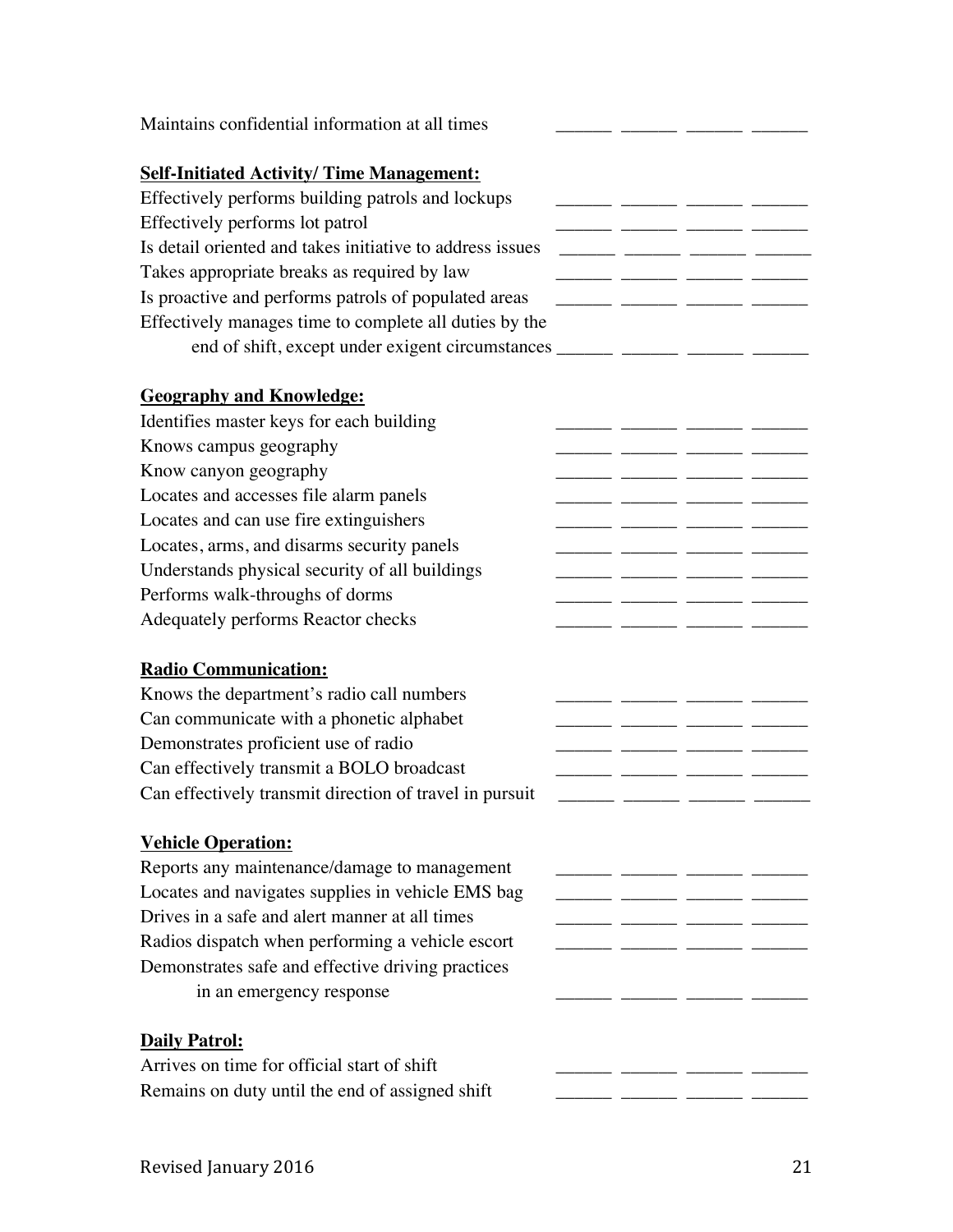Is in the field within one half hour from start duty  $\Box$ Completes lock/unlocks according to schedule \_\_\_\_\_\_\_\_\_\_\_\_\_\_\_\_\_\_\_\_\_\_\_\_\_\_\_\_\_\_\_\_\_\_\_ Completes admin assignments on time as assigned Patrols areas of campus on a non-standard rotation  $\frac{1}{\frac{1}{\frac{1}{\frac{1}{\cdots}}}}$ Notifies dispatch of his/her location at all times Conducts initial investigations of crimes on campus  $\Box$  \_\_\_\_\_\_ \_\_\_\_\_\_ \_\_\_\_\_\_ \_\_ Recognizes and reports maintenance issues \_\_\_\_\_\_\_ \_\_\_\_\_\_ \_\_\_\_\_\_ \_\_\_\_\_ \_\_ Reports all incidents in a timely manner  $\frac{1}{\frac{1}{1-\frac{1}{1-\frac{1}{1-\frac{1}{1-\frac{1}{1-\frac{1}{1-\frac{1}{1-\frac{1}{1-\frac{1}{1-\frac{1}{1-\frac{1}{1-\frac{1}{1-\frac{1}{1-\frac{1}{1-\frac{1}{1-\frac{1}{1-\frac{1}{1-\frac{1}{1-\frac{1}{1-\frac{1}{1-\frac{1}{1-\frac{1}{1-\frac{1}{1-\frac{1}{1-\frac{1}{1-\frac{1}{1-\frac{1}{1-\frac{1}{1-\frac{1}{1$ Completes all reports and shift summaries by end of shift  $\frac{1}{2}$  and  $\frac{1}{2}$  and  $\frac{1}{2}$  and  $\frac{1}{2}$  and  $\frac{1}{2}$  and  $\frac{1}{2}$  and  $\frac{1}{2}$  and  $\frac{1}{2}$  and  $\frac{1}{2}$  and  $\frac{1}{2}$  and  $\frac{1}{2}$  and  $\frac{1}{2}$  and  $\frac{1}{2}$  and  $\frac{1}{2}$  and  $\frac{1}{2}$ Turns in all keys and equipment before end of shift \_\_\_\_\_\_\_ \_\_\_\_\_ \_\_\_ **Report Writing:** Takes appropriate and detailed notes for reports \_\_\_\_\_\_\_\_\_\_\_\_\_\_\_\_\_\_\_\_\_\_\_\_\_\_\_\_\_\_\_ Writes complete ARMS Reports \_\_\_\_\_\_\_\_ \_\_\_\_\_\_ \_\_\_\_\_\_ \_\_\_\_\_\_ \_\_ Reports are concise, objective, grammatical, and clear \_\_\_\_\_\_\_ \_\_\_\_\_\_\_ \_\_\_\_\_\_ \_\_ Reports identify who, what, where, when, and why  $\frac{1}{\frac{1}{1-\frac{1}{1-\frac{1}{1-\frac{1}{1-\frac{1}{1-\frac{1}{1-\frac{1}{1-\frac{1}{1-\frac{1}{1-\frac{1}{1-\frac{1}{1-\frac{1}{1-\frac{1}{1-\frac{1}{1-\frac{1}{1-\frac{1}{1-\frac{1}{1-\frac{1}{1-\frac{1}{1-\frac{1}{1-\frac{1}{1-\frac{1}{1-\frac{1}{1-\frac{1}{1-\frac{1}{1-\frac{1}{1-\frac{1}{1-\frac{1$ Reports are strictly factual and in chronological order \_\_\_\_\_\_ \_\_\_\_\_\_ \_\_\_\_\_\_ \_\_\_\_\_ Reports are taken for all incidents  $\frac{1}{\sqrt{1-\frac{1}{n}}}\frac{1}{\sqrt{1-\frac{1}{n}}}\frac{1}{\sqrt{1-\frac{1}{n}}}\frac{1}{\sqrt{1-\frac{1}{n}}}\frac{1}{\sqrt{1-\frac{1}{n}}}\frac{1}{\sqrt{1-\frac{1}{n}}}\frac{1}{\sqrt{1-\frac{1}{n}}}\frac{1}{\sqrt{1-\frac{1}{n}}}\frac{1}{\sqrt{1-\frac{1}{n}}}\frac{1}{\sqrt{1-\frac{1}{n}}}\frac{1}{\sqrt{1-\frac{1}{n}}}\frac{1}{\sqrt{$ Understands how to complete PPB Reports \_\_\_\_\_\_\_ \_\_\_\_\_\_ \_\_\_\_\_\_ \_\_\_\_\_\_ \_\_\_\_\_\_ Knows On-Call notification requirements \_\_\_\_\_\_\_\_ \_\_\_\_\_\_ \_\_ **Officer Safety/ Use of Force:** Understands the concept of cover vs. concealment  $\frac{1}{\frac{1}{\frac{1}{\frac{1}{\cdots}}}} \frac{1}{\frac{1}{\cdots}}$ PPE for safety is always used  $\overline{\phantom{a}}$ Calls  $2<sup>nd</sup>$  officer for back up when needed \_\_\_\_\_\_\_ \_\_\_\_\_\_ \_\_\_\_\_\_ \_\_\_\_\_\_ \_\_\_\_\_ Completes Defensive Tactics Training \_\_\_\_\_\_\_ \_\_\_\_\_\_ \_\_\_\_\_\_ \_\_\_\_\_ \_\_\_\_\_ Knows appropriate safety stance/distance when speaking with/ approaching individuals \_\_\_\_\_\_ \_\_\_\_\_\_ \_\_\_\_\_\_ \_\_\_\_\_\_ Can appropriately explain when they would run, hide, or fight in a life threatening situation \_\_\_\_\_\_\_\_\_\_\_\_\_\_\_\_\_\_\_\_\_\_\_\_\_\_\_\_\_ Knows how to safely investigate a crime in progress \_\_\_\_\_\_\_ \_\_\_\_\_\_ \_\_\_\_\_ **Investigations/Evidence:** Can conduct an investigative interview  $\frac{1}{\frac{1}{\frac{1}{\frac{1}{\frac{1}{\cdots}}}} \frac{1}{\frac{1}{\cdots}}}}$  \_\_\_\_\_\_\_ \_\_\_\_\_\_ \_\_\_\_\_ Knows how to preserve a crime scene/ evidence \_\_\_\_\_\_\_ \_\_\_\_\_\_ \_\_\_\_\_\_ \_\_\_\_\_\_ \_\_\_\_\_ Knows department policy on handling evidence \_\_\_\_\_\_\_\_ \_\_\_\_\_\_\_ \_\_\_\_\_\_ \_\_\_\_\_\_ Knows "chain of custody"/ "chain of evidence" \_\_\_\_\_\_\_ \_\_\_\_\_\_ \_\_\_\_\_\_ \_\_\_\_\_\_ \_\_\_\_\_ Collects, logs, and preserves evidence as directed \_\_\_\_\_\_ \_\_\_\_\_\_ \_\_\_\_\_\_ \_\_\_\_\_\_ Photographs and properly uploads/saves pictures \_\_\_\_\_\_\_ \_\_\_\_\_ \_\_\_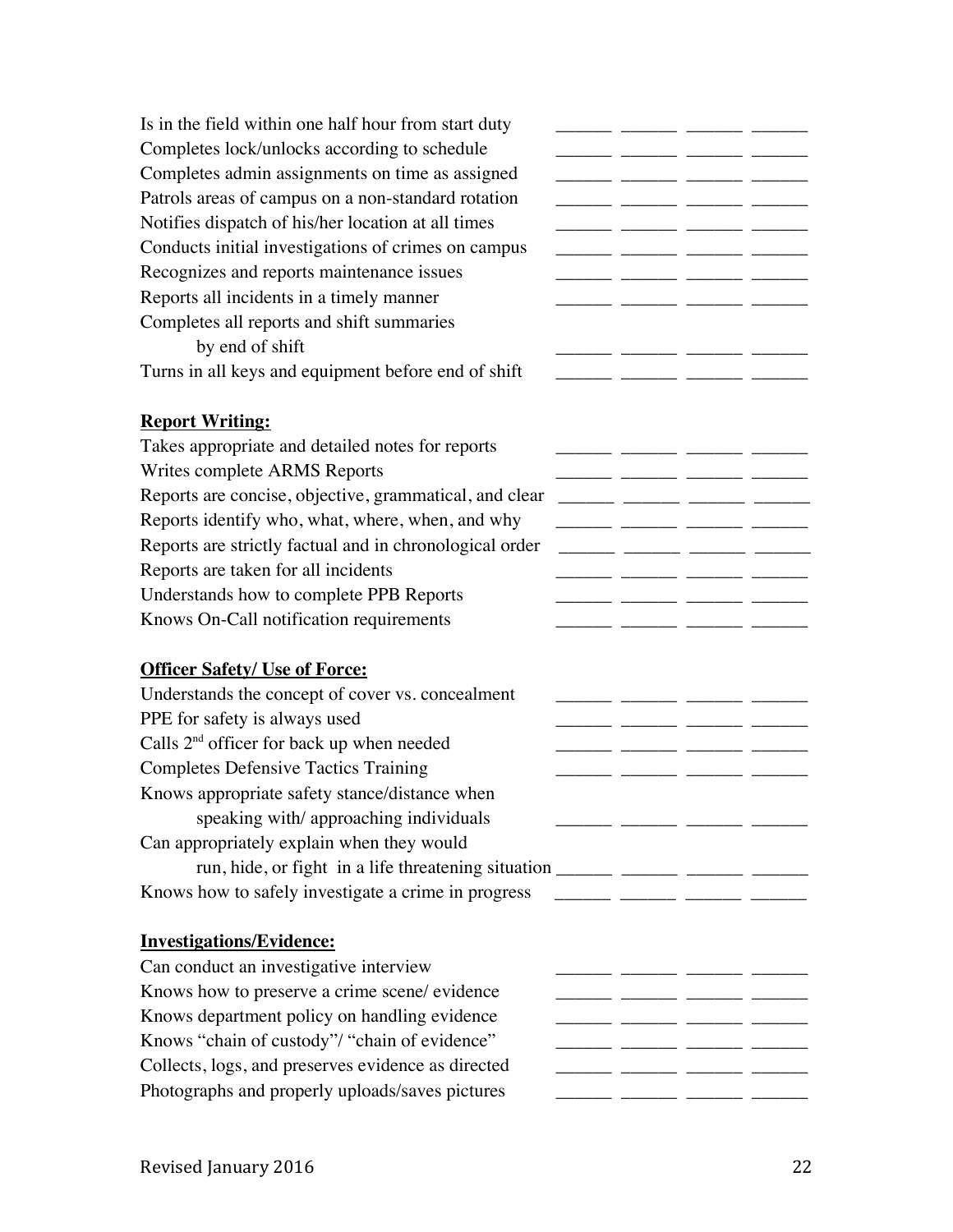## **Skills and Knowledge on Enforcement/Response:**

| Enforce a dog leash violation                      |  |  |
|----------------------------------------------------|--|--|
|                                                    |  |  |
| Enforce a smoking/burning in Dorm violation        |  |  |
| Enforce a disruptive/dangerous behavior violation  |  |  |
| Enforce an AOD alcohol violation                   |  |  |
| Enforce an AOD marijuana violation                 |  |  |
| Enforce an AOD other drug/ distribution violation  |  |  |
| Enforce an AOD evidence of drug use violation      |  |  |
| Confiscate AOD paraphernalia                       |  |  |
| Enforce/ write a campus exclusion/trespass         |  |  |
| Respond to a domestic dispute                      |  |  |
| Respond to a crime in progress                     |  |  |
| Respond to a report of sexual assault              |  |  |
|                                                    |  |  |
| <b>Medical Response:</b>                           |  |  |
| Respond to a medical emergency                     |  |  |
| Respond to an AOD medical emergency                |  |  |
| Engage a mentally ill/emotionally disturbed person |  |  |
| Appropriately evaluate using the Yellow Card       |  |  |
| Appropriately evaluating using the Green Card      |  |  |
| Appropriately guide in EMS                         |  |  |
| Understands when to contact 911                    |  |  |
| Understand when to contact the RD On-Call          |  |  |
| Understand when to contact the Counselor On-Call   |  |  |
| Knows about health resources:                      |  |  |
| The HCC                                            |  |  |
| ProtoCall                                          |  |  |
| Nurse Triage Line                                  |  |  |
|                                                    |  |  |
| <b>Calls for Service:</b>                          |  |  |
| Perform a service unlock                           |  |  |
| Perform an escort                                  |  |  |
| Respond to an alarm                                |  |  |
| Respond to a cold crime                            |  |  |
| Perform a jump start/motorist assist               |  |  |
| <b>Test/Scenario Completion:</b>                   |  |  |
| Successfully completed Week 1 test                 |  |  |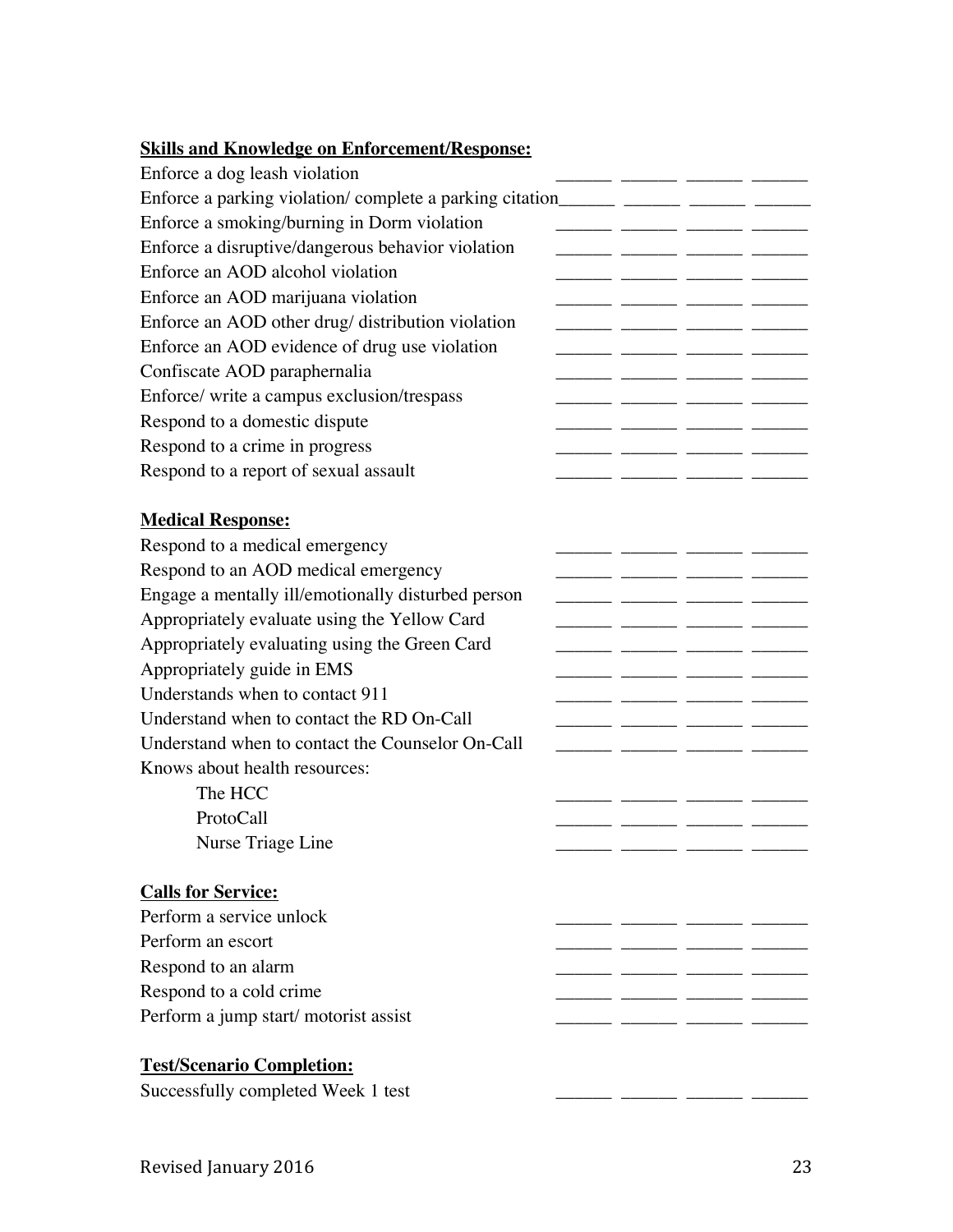#### **Field Training Officer(s):**

By signing below, I certify that the above-named Community Safety Officer Trainee has demonstrated to me the skills and tasks I have initialed and dated above.

| Signed: |  |
|---------|--|
|         |  |
|         |  |
| Date    |  |
|         |  |
|         |  |
|         |  |
| Date    |  |
|         |  |
|         |  |
|         |  |
| Date    |  |

#### **Community Safety Officer Trainee**

By signing below, I certify that I have completed the skills and tasks I have initialed and dated above.

Signed: \_\_\_\_\_\_\_\_\_\_\_\_\_\_\_\_\_\_\_\_\_\_\_\_\_\_\_\_\_\_\_\_\_\_\_\_\_\_\_\_\_\_\_\_\_\_\_\_\_

Date\_\_\_\_\_\_\_\_\_\_\_\_\_\_\_

#### **CS Manager**

By signing below, I certify that I have reviewed with the CSOT and FTOs the training received.

Signed:

Date\_\_\_\_\_\_\_\_\_\_\_\_\_\_\_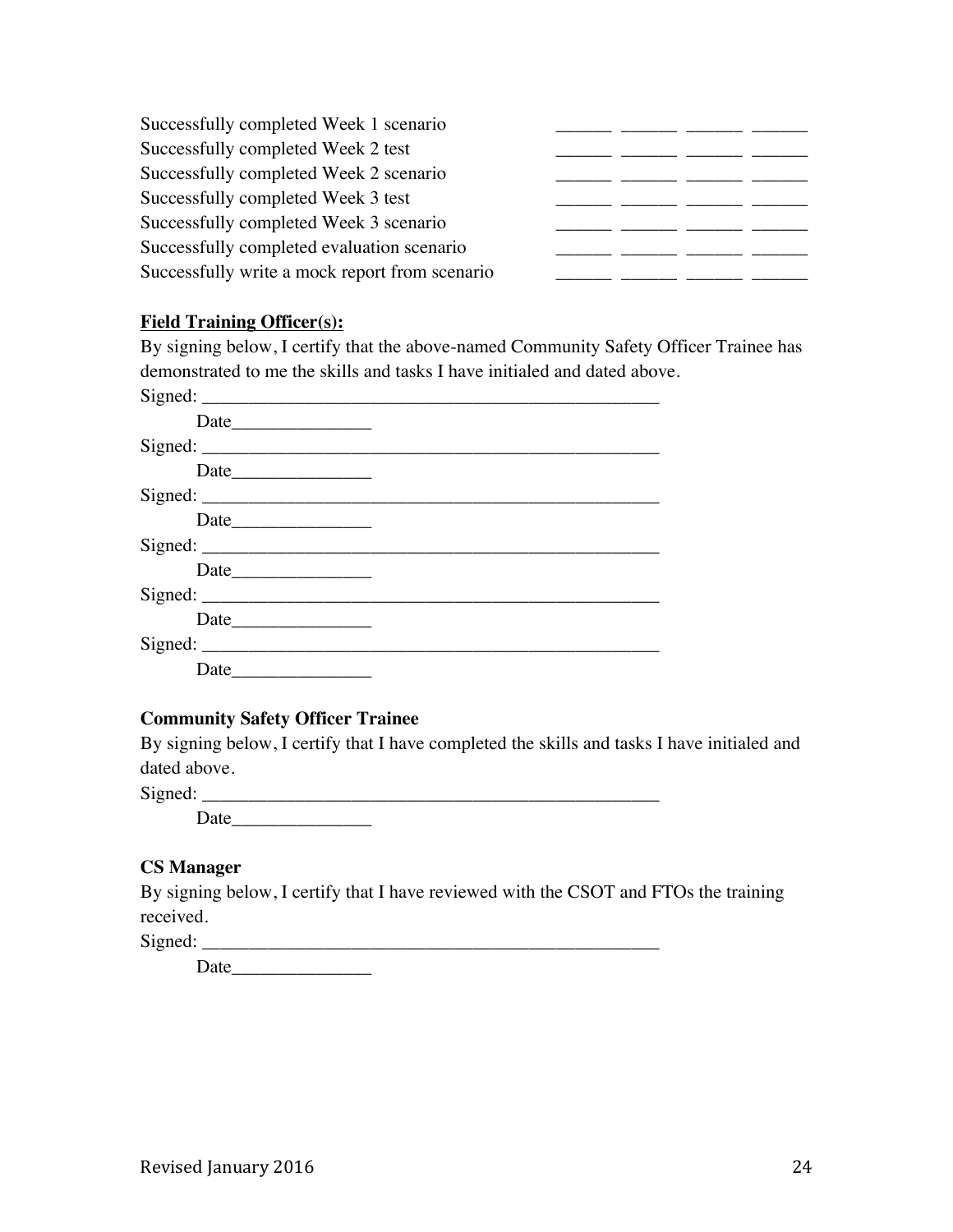CSOT Name **FTO** Name

**Rating Instructions:** Rate the demonstrated knowledge and observed performance according to the scale provided below. If nothing was observed for a given category, indicate that with a mark under the column "N.O.". Indicate under the "N.R.T." column if the CSOT is not responding to remedial training in a given category. On page 2 indicate the most satisfactory areas, and the areas that need focused improvement for the day. All N.R.T. ratings must have a narrative on page 2 under areas of improvement.

\_\_\_\_\_\_\_\_\_\_\_\_\_\_\_\_\_\_\_\_\_\_\_\_\_\_\_\_\_ \_\_\_\_\_\_\_\_\_\_\_\_\_\_\_\_\_\_\_\_\_\_\_\_\_\_\_\_\_\_\_\_\_

#### **Rating Scale:**

A 1 is stating that the trainee does not know the material or is performing in a way that is not to our expectations. A 2 states that the trainee is making progress and is capable of doing some work independently. A 3 states that the trainee is performing well and can do the task with minimal to no assistance from their FTO.

|                     | <b>Below Standards</b>   |                                      | <b>Meets Standards</b> |                |                      |                    |                                         |
|---------------------|--------------------------|--------------------------------------|------------------------|----------------|----------------------|--------------------|-----------------------------------------|
|                     | Novice                   | Developing                           | Effective              |                |                      |                    | Not Observed Not Responding to Training |
|                     | 1                        | 2                                    | 3                      |                | N.O.                 |                    | N.R.T.                                  |
| Categories:         |                          |                                      |                        |                |                      |                    |                                         |
|                     | Professionalism          |                                      | 1                      | $\mathbf{2}$   | 3                    | N.O.               | <b>N.R.T.</b>                           |
| 1.                  | Appearance               |                                      | $\left[ \ \right]$     | $\mathbf{I}$   | $[ \ ]$              | I)                 | $\mathbf{I}$                            |
| 2.                  | Attitude                 |                                      | $\left[ \ \right]$     | $[ \ ]$        | $[ \ ]$              | $\left[ \ \right]$ | $\mathbf{I}$                            |
| Knowledge           |                          |                                      |                        |                |                      |                    |                                         |
| 3.                  | Procedures               |                                      | I l                    | $\Box$         | I l                  | $\mathbf{I}$       | []                                      |
| 4.                  |                          | <b>Department Directives</b>         | []                     | $[ ]$          | []                   | $[ \ ]$            | $[ \ ]$                                 |
| 5.                  | <b>College Policies</b>  |                                      | Ħ                      | I l            | I)                   | $\left[ \ \right]$ | []                                      |
| 6.                  | <b>State Laws</b>        |                                      | []                     | []             | I l                  | I)                 | []                                      |
| 7.                  | Campus Geography         |                                      | []                     | []             | []                   | I)                 | []                                      |
| 8.                  |                          | Off-Campus Geography                 | []                     | []             | I l                  | I)                 | $\left[ \ \right]$                      |
| 9.                  | Master Keys              |                                      | H                      | $[ \ ]$        | []                   | $[ \ ]$            | $\left[ \ \right]$                      |
|                     |                          | 10. Alarm Panel Locations            | I)                     | I l            | I l                  | []                 | $\left[ \ \right]$                      |
|                     |                          | 11. Emergency Phone Locations        | I)                     | $[ \ ]$        | []                   | $[ \ ]$            | []                                      |
| Performance         |                          |                                      |                        |                |                      |                    |                                         |
|                     |                          | 12. Self-Initiated Activity          | I l                    | []             | []                   | $\mathbf{I}$       | []                                      |
|                     | 13. Driving Skill        |                                      | H                      | $[ \ ]$        | []                   | $[ \ ]$            | []                                      |
|                     |                          | 14. Field Performance, Non-Stress    | []                     | I l            | I l                  | $[ \ ]$            | []                                      |
|                     |                          | 15. Field Performance, High-Stress   | []                     | I)             | I l                  | I)                 | []                                      |
|                     |                          | 16. Problem Solving/ Decision Making | $\left[ \ \right]$     | I l            | []                   | $[ \ ]$            | $\left[ \ \right]$                      |
|                     | 17. Investigative Skills |                                      | $\left[ \ \right]$     | I l            | []                   | I)                 | IJ                                      |
|                     | 18. Radio Use            |                                      | $[ ]$                  | $[ ]$          | $[ \ ]$              | $[ ]$              | $[ \ ]$                                 |
| <b>Written Work</b> |                          |                                      |                        |                |                      |                    |                                         |
|                     | 19. Report Writing       |                                      | $[ \ ]$                | I)             | I l                  | I)                 | I)                                      |
|                     | 20. Citations            |                                      | $\left[ \ \right]$     | $[ \ ]$        | []                   | $\left[ \ \right]$ | $\mathfrak l$                           |
|                     |                          | <b>Interactions/Communication</b>    |                        |                |                      |                    |                                         |
|                     | 21. Students             |                                      | $\mathfrak{g}$         | []             | []                   | IJ                 | []                                      |
|                     | 22. Faculty/Staff        |                                      | []                     | []             | []                   | $[ \ ]$            | []                                      |
|                     |                          | 23. CS Department Members            | []                     | []             | []                   | []                 | []                                      |
|                     |                          | 24. Non-Reed Community Members       | []                     | $\overline{1}$ | $\lbrack \, \rbrack$ | $[ \ ]$            | $\lbrack \, \rbrack$                    |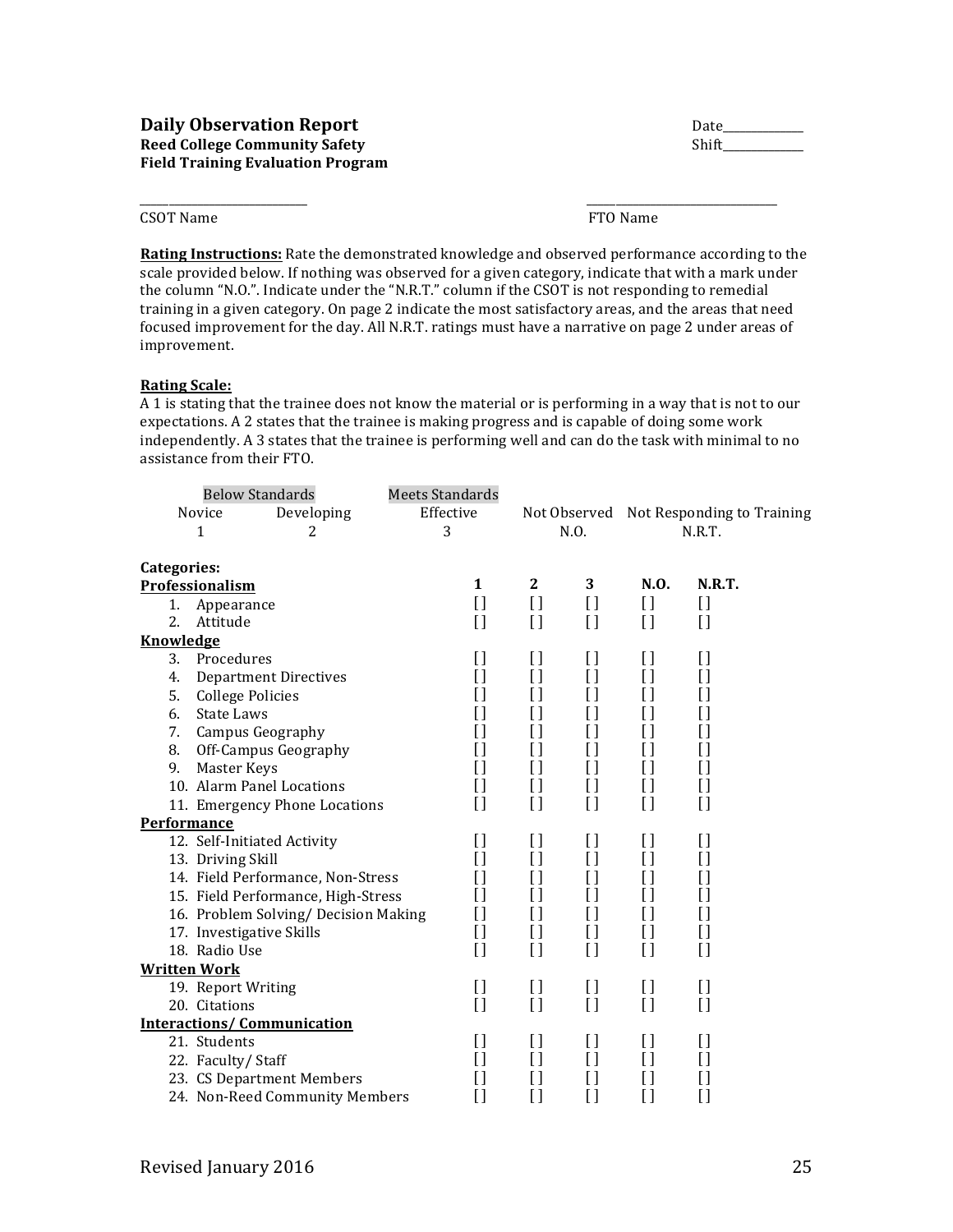The most satisfactory performance area of the day included the following category number(s):  $\overline{\phantom{a}}$ Specific incidents, which justify these ratings, are: \_\_\_\_\_\_\_\_\_\_\_\_\_\_\_\_\_\_\_\_\_\_\_\_\_\_ Specific areas needing focused improvement include the following category number(s): 

Other performance areas and comments include:

Category \_\_\_\_\_\_\_\_\_\_\_ By singing below you and your FTO certify you have discussed the information provided in this DOR. **CSOT Signature** FTO Signature Date Date Manager Review Signature Date

Revised January 2016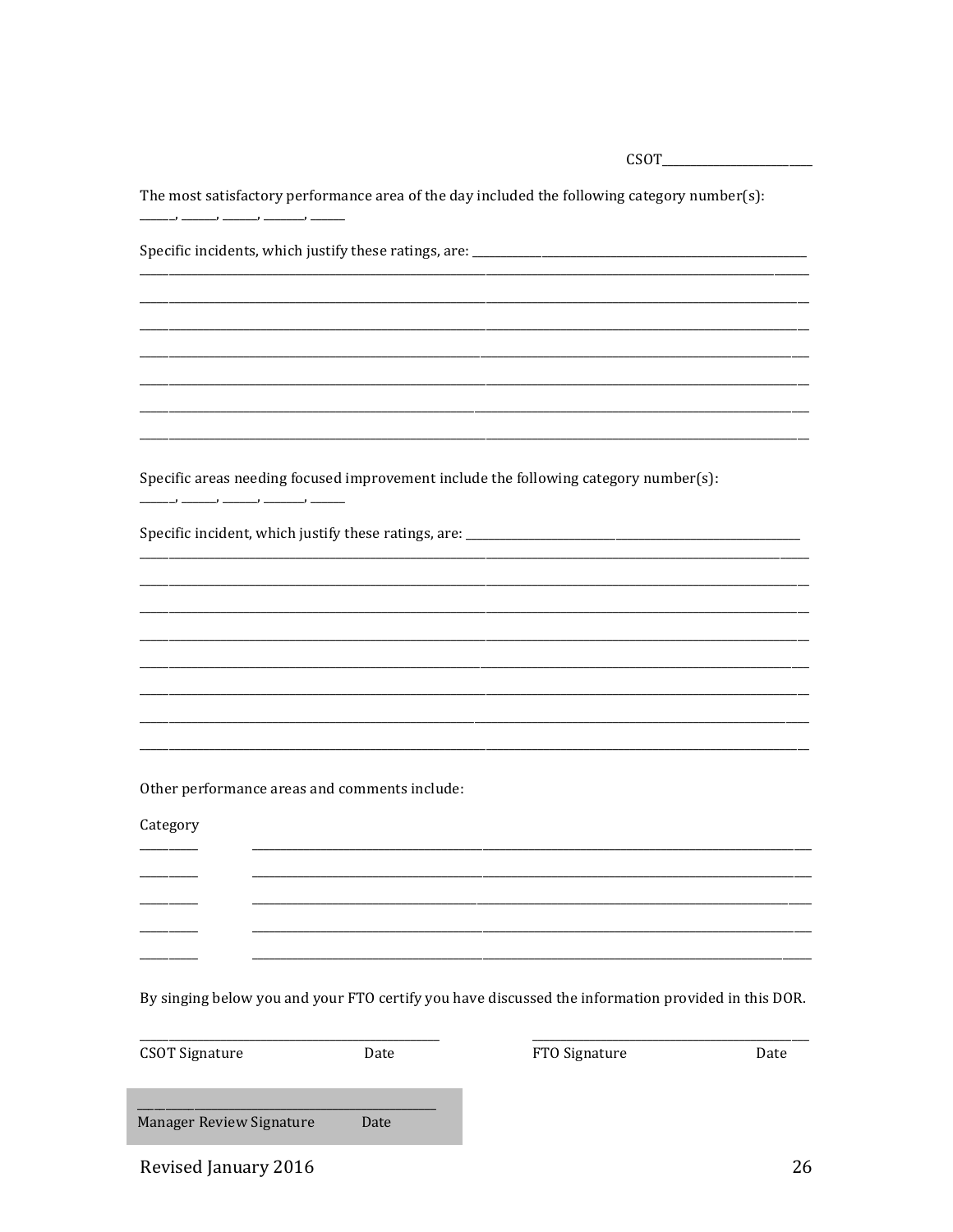#### **Reed College Community Safety Field Training and Evaluation Program CSO Scenario Evaluation Sheet**

| <b>CSOT</b> |  |  |
|-------------|--|--|
| Date        |  |  |

Evaluation scenarios will begin by the CSOT being dispatched to a call. The CSOT will need to display or convey the following listed criteria to pass the scenario. The scenario will end when the CSOT ends the scenario and feels they have covered everything they needed to do and/ or convey.

The following categorizes will be evaluated:

#### **Communication:**

- $\Box$  The CSO uses a proper tone for the situation with all individuals
	- $\circ$  Greets student and identifies self
	- $\circ$  Is soft and friendly in approach, only becoming authoritative as needed
- $\Box$  The CSO is calm and collected in their speech and process
	- $\circ$  The CSO shows confidence in what they are communicating
	- $\circ$  The CSO shows ability to multitask by both addressing the student and coordinating radio traffic and needs with staff
- $\Box$  The CSO engages in adequate conversation with all parties to collect needed information
	- $\circ$  The CSO consistently engages the student for information
	- $\circ$  The CSOs focus is on the student(s) present
- $\Box$  The CSO responds appropriately to challenges from the student, or others

\_\_\_\_\_\_\_\_\_\_\_\_\_\_\_\_\_\_\_\_\_\_\_\_\_\_\_\_\_\_\_\_\_\_\_\_\_\_\_\_\_\_\_\_\_\_\_\_\_\_\_\_\_\_\_\_\_\_\_\_\_\_\_\_\_\_\_\_\_\_\_\_\_\_\_\_\_\_\_\_\_\_\_\_\_\_\_\_\_\_\_\_\_\_\_\_\_ \_\_\_\_\_\_\_\_\_\_\_\_\_\_\_\_\_\_\_\_\_\_\_\_\_\_\_\_\_\_\_\_\_\_\_\_\_\_\_\_\_\_\_\_\_\_\_\_\_\_\_\_\_\_\_\_\_\_\_\_\_\_\_\_\_\_\_\_\_\_\_\_\_\_\_\_\_\_\_\_\_\_\_\_\_\_\_\_\_\_\_\_\_\_\_\_\_ \_\_\_\_\_\_\_\_\_\_\_\_\_\_\_\_\_\_\_\_\_\_\_\_\_\_\_\_\_\_\_\_\_\_\_\_\_\_\_\_\_\_\_\_\_\_\_\_\_\_\_\_\_\_\_\_\_\_\_\_\_\_\_\_\_\_\_\_\_\_\_\_\_\_\_\_\_\_\_\_\_\_\_\_\_\_\_\_\_\_\_\_\_\_\_\_\_ \_\_\_\_\_\_\_\_\_\_\_\_\_\_\_\_\_\_\_\_\_\_\_\_\_\_\_\_\_\_\_\_\_\_\_\_\_\_\_\_\_\_\_\_\_\_\_\_\_\_\_\_\_\_\_\_\_\_\_\_\_\_\_\_\_\_\_\_\_\_\_\_\_\_\_\_\_\_\_\_\_\_\_\_\_\_\_\_\_\_\_\_\_\_\_\_\_

 $\circ$  The CSO explains why they need information and cooperation from student(s)

 $\Box$  The CSO does not guarantee medical amnesty to student, or others Notes:

#### **Identification:**

- $\Box$  The CSO is able to identify the student both by first and last name
- $\Box$  The CSO can explain if they did not get all of the adequate information, how they would be able to, such as running a first name through dispatch, or asking the reporting party

\_\_\_\_\_\_\_\_\_\_\_\_\_\_\_\_\_\_\_\_\_\_\_\_\_\_\_\_\_\_\_\_\_\_\_\_\_\_\_\_\_\_\_\_\_\_\_\_\_\_\_\_\_\_\_\_\_\_\_\_\_\_\_\_\_\_\_\_\_\_\_\_\_\_\_\_\_\_\_\_\_\_\_\_\_\_\_\_\_\_\_\_\_\_\_\_\_ \_\_\_\_\_\_\_\_\_\_\_\_\_\_\_\_\_\_\_\_\_\_\_\_\_\_\_\_\_\_\_\_\_\_\_\_\_\_\_\_\_\_\_\_\_\_\_\_\_\_\_\_\_\_\_\_\_\_\_\_\_\_\_\_\_\_\_\_\_\_\_\_\_\_\_\_\_\_\_\_\_\_\_\_\_\_\_\_\_\_\_\_\_\_\_\_\_

Notes: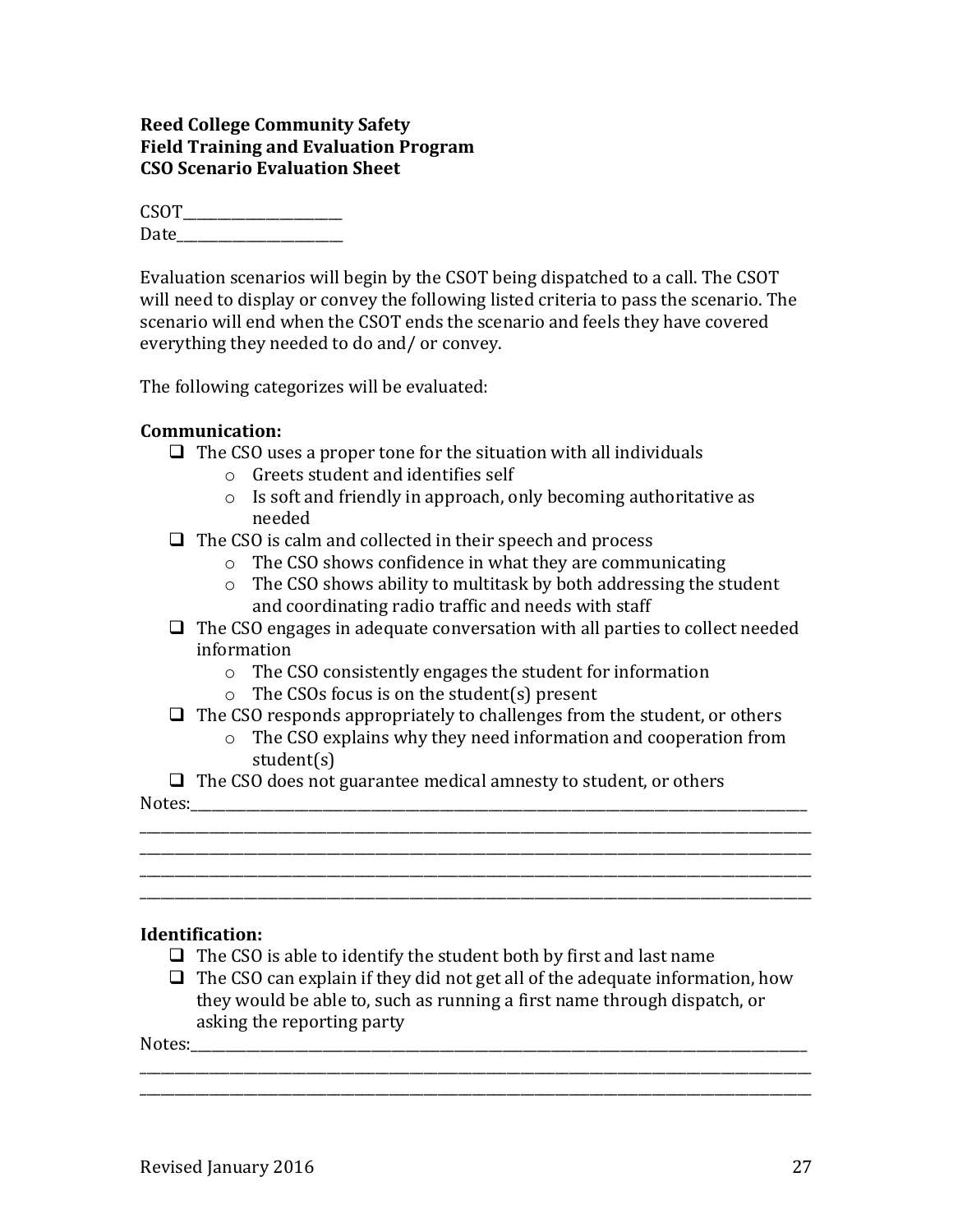#### **Substances Consumed:**

 $\Box$  The CSO asks what substances (illegal or otherwise) the student has taken including:

\_\_\_\_\_\_\_\_\_\_\_\_\_\_\_\_\_\_\_\_\_\_\_\_\_\_\_\_\_\_\_\_\_\_\_\_\_\_\_\_\_\_\_\_\_\_\_\_\_\_\_\_\_\_\_\_\_\_\_\_\_\_\_\_\_\_\_\_\_\_\_\_\_\_\_\_\_\_\_\_\_\_\_\_\_\_\_\_\_\_\_\_\_\_\_\_\_ \_\_\_\_\_\_\_\_\_\_\_\_\_\_\_\_\_\_\_\_\_\_\_\_\_\_\_\_\_\_\_\_\_\_\_\_\_\_\_\_\_\_\_\_\_\_\_\_\_\_\_\_\_\_\_\_\_\_\_\_\_\_\_\_\_\_\_\_\_\_\_\_\_\_\_\_\_\_\_\_\_\_\_\_\_\_\_\_\_\_\_\_\_\_\_\_\_

- o Alcohol
- $\circ$  Illegal drugs
- o Prescription medication
- $\Box$  The CSO asks when the substance was first taken, how much was taken, and when they last took the substance

Notes:\_\_\_\_\_\_\_\_\_\_\_\_\_\_\_\_\_\_\_\_\_\_\_\_\_\_\_\_\_\_\_\_\_\_\_\_\_\_\_\_\_\_\_\_\_\_\_\_\_\_\_\_\_\_\_\_\_\_\_\_\_\_\_\_\_\_\_\_\_\_\_\_\_\_\_\_\_\_\_\_\_\_\_\_\_\_\_\_\_

\_\_\_\_\_\_\_\_\_\_\_\_\_\_\_\_\_\_\_\_\_\_\_\_\_\_\_\_\_\_\_\_\_\_\_\_\_\_\_\_\_\_\_\_\_\_\_\_\_\_\_\_\_\_\_\_\_\_\_\_\_\_\_\_\_\_\_\_\_\_\_\_\_\_\_\_\_\_\_\_\_\_\_\_\_\_\_\_\_\_\_\_\_\_\_\_\_

#### **Medical Response:**

- $\Box$  The CSO is able to identify the situation as a medical concern/emergency
- $\Box$  The CSO appropriately responds to the students medical emergency, including taking action to prevent the student from hurting themselves, such as preventing them from falling over
- $\Box$  The CSO continues engagement with the student during unconsciousness as appropriate
- $\Box$  The CSO references their Yellow Card/ Green Card
- $\Box$  The CSO informs dispatch to call 911
- $\Box$  The CSO informs dispatch where EMS should be directed
- $\Box$  The CSO directs fellow CSOs to guide in EMS
- $\Box$  A "Return to Campus Card" is provided for the student in transport
- $\Box$  The hospital the student is going to is determined
- $\Box$  The names of the responding EMS personnel are gathered

Notes:

#### **Notifications:**

- $\Box$  The CSO asks that the On-Call RD be contacted when 911 is called  $\circ$  If CSO notifies RD after the fact
- $\Box$  The CSO (in the absence of the RD) asks the student if they would like their emergency contact to be called

\_\_\_\_\_\_\_\_\_\_\_\_\_\_\_\_\_\_\_\_\_\_\_\_\_\_\_\_\_\_\_\_\_\_\_\_\_\_\_\_\_\_\_\_\_\_\_\_\_\_\_\_\_\_\_\_\_\_\_\_\_\_\_\_\_\_\_\_\_\_\_\_\_\_\_\_\_\_\_\_\_\_\_\_\_\_\_\_\_\_\_\_\_\_\_\_\_

\_\_\_\_\_\_\_\_\_\_\_\_\_\_\_\_\_\_\_\_\_\_\_\_\_\_\_\_\_\_\_\_\_\_\_\_\_\_\_\_\_\_\_\_\_\_\_\_\_\_\_\_\_\_\_\_\_\_\_\_\_\_\_\_\_\_\_\_\_\_\_\_\_\_\_\_\_\_\_\_\_\_\_\_\_\_\_\_\_\_\_\_\_\_\_\_\_ \_\_\_\_\_\_\_\_\_\_\_\_\_\_\_\_\_\_\_\_\_\_\_\_\_\_\_\_\_\_\_\_\_\_\_\_\_\_\_\_\_\_\_\_\_\_\_\_\_\_\_\_\_\_\_\_\_\_\_\_\_\_\_\_\_\_\_\_\_\_\_\_\_\_\_\_\_\_\_\_\_\_\_\_\_\_\_\_\_\_\_\_\_\_\_\_\_ \_\_\_\_\_\_\_\_\_\_\_\_\_\_\_\_\_\_\_\_\_\_\_\_\_\_\_\_\_\_\_\_\_\_\_\_\_\_\_\_\_\_\_\_\_\_\_\_\_\_\_\_\_\_\_\_\_\_\_\_\_\_\_\_\_\_\_\_\_\_\_\_\_\_\_\_\_\_\_\_\_\_\_\_\_\_\_\_\_\_\_\_\_\_\_\_\_ \_\_\_\_\_\_\_\_\_\_\_\_\_\_\_\_\_\_\_\_\_\_\_\_\_\_\_\_\_\_\_\_\_\_\_\_\_\_\_\_\_\_\_\_\_\_\_\_\_\_\_\_\_\_\_\_\_\_\_\_\_\_\_\_\_\_\_\_\_\_\_\_\_\_\_\_\_\_\_\_\_\_\_\_\_\_\_\_\_\_\_\_\_\_\_\_\_

- $\Box$  The CSO notifies the CSMOC
- $\Box$  The CSO emails the narrative to the CSMOC and management group

Notes: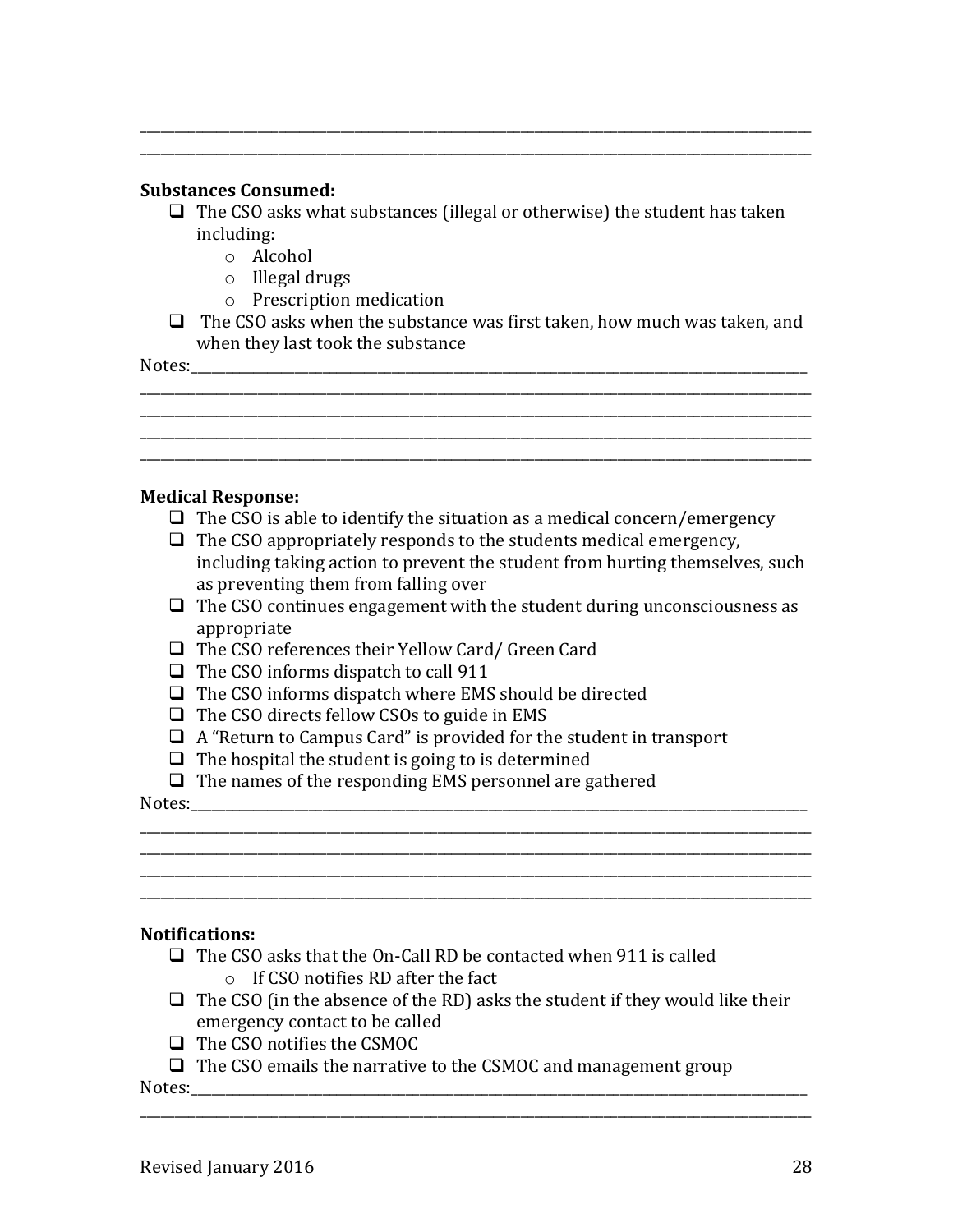#### Evidence:

- $\Box$  The CSO identifies and confiscates any evidence
- $\Box$  The CSO appropriately photographs, tags, and logs evidence/ paraphernalia into evidence and cites which locker was used

Notes:

#### **Documentation:**

- $\Box$  The CSO takes appropriate written notes during the scenario
	- o CSO property documents names, substances, amounts used, etc.
- $\Box$  The CSOs report is detailed and documents all needed information and does
	- so in a manner consistent with reporting expectations
		- $\circ$  Abbreviations are not used inappropriately
		- o All involved parties are listed in report with correct names
		- o Yellow Card/Green Card are cited
		- o Documented notifications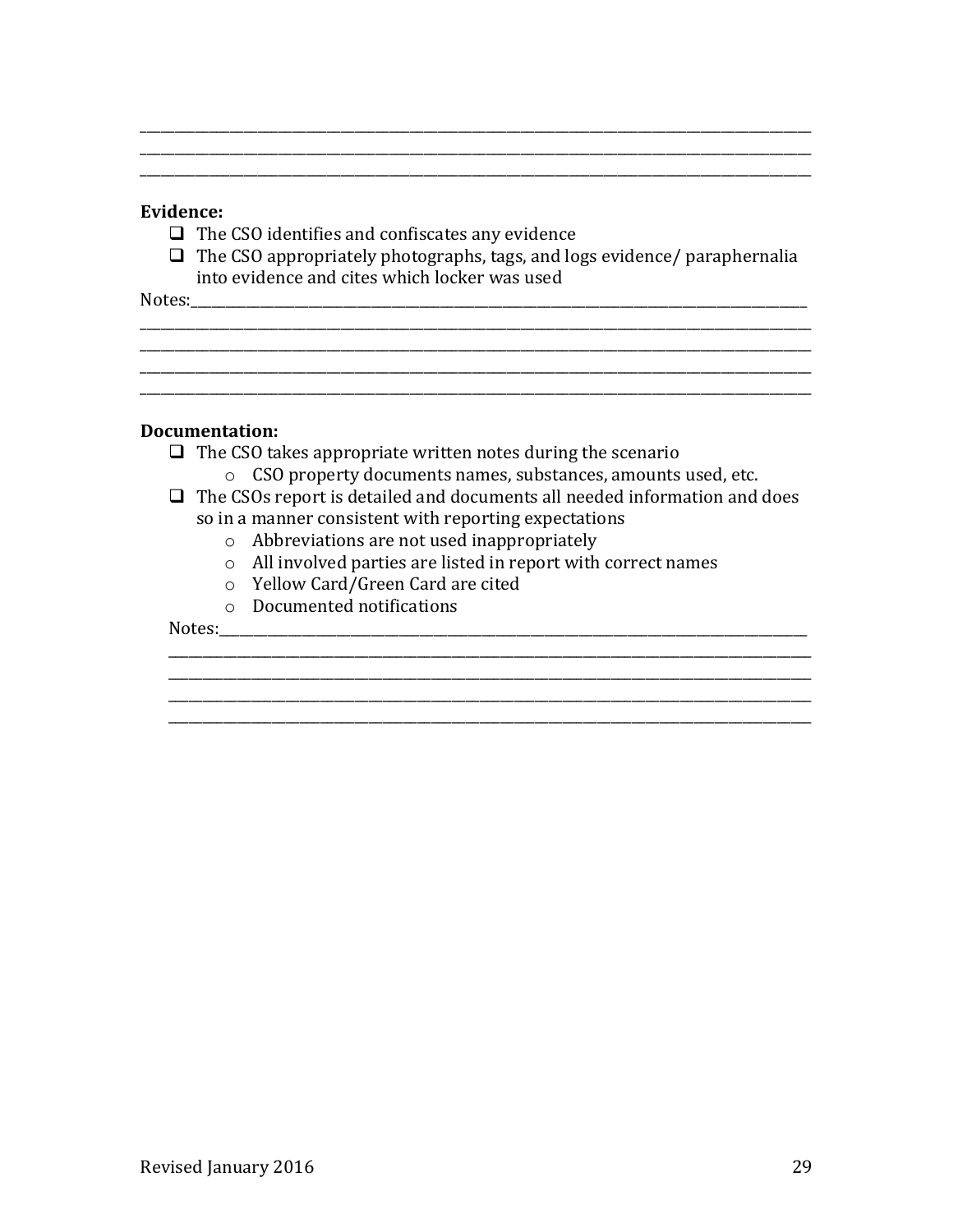## **Phonetic Alphabet**

Being able to use and understand a phonetic alphabet is dire in our roles as CSOs and Dispatchers. The practice of using the phonetic alphabet helps to prevent confusion between similar sounding letters, such as "m" and "n", and to clarify communications that may be garbled during transmission. Below are two common alphabets, but it is also important to note that any spoken word substituting a letter can be used and still assists in radio transitions being clearer. All members of the department are expected to be able to transmit and understand radio traffic via use of the phonetic alphabet.

A good example of using the phonetic alphabet would be when spelling out a name or license plate. Below are a couple of examples:

*Name: John Doe: "First of: John, Ocean, Henry, Nora Last of: David, Ocean, Edward" License Plate: DBV667: "David, Baker, Victor, 667"*

|                | Option 1     | Option 2     |
|----------------|--------------|--------------|
| A              | Alpha        | Adam         |
| B              | <b>Bravo</b> | <b>Baker</b> |
| $\mathcal{C}$  | Charlie      | Charlie      |
| $\mathbf D$    | Delta        | David        |
| E              | Echo         | Edward       |
| ${\bf F}$      | Foxtrot      | Frank        |
| G              | Golf         | George       |
| H              | Hotel        | Henry        |
| $\mathbf I$    | India        | Ida          |
| $\bf J$        | Juliet       | John         |
| $\bf K$        | Kilo         | King         |
| $\overline{L}$ | Lima         | Lincoln      |
| M              | Mike         | Mary         |
| $\mathbf N$    | November     | Nora         |
| $\mathbf O$    | Oscar        | Ocean        |
| ${\bf P}$      | Papa         | Paul         |
| Q              | Quebec       | Queen        |
| $\mathbf R$    | Romeo        | Robert       |
| $\overline{S}$ | Sierra       | Sam          |
| $\overline{T}$ | Tango        | Tom          |
| $\mathbf U$    | Uniform      | Union        |
| $\mathbf V$    | Victor       | Victor       |
| W              | Whiskey      | William      |
| $\mathbf X$    | X-Ray        | X-Ray        |
| Y              | Yankee       | Young        |
| Z              | Zulu         | Zebra        |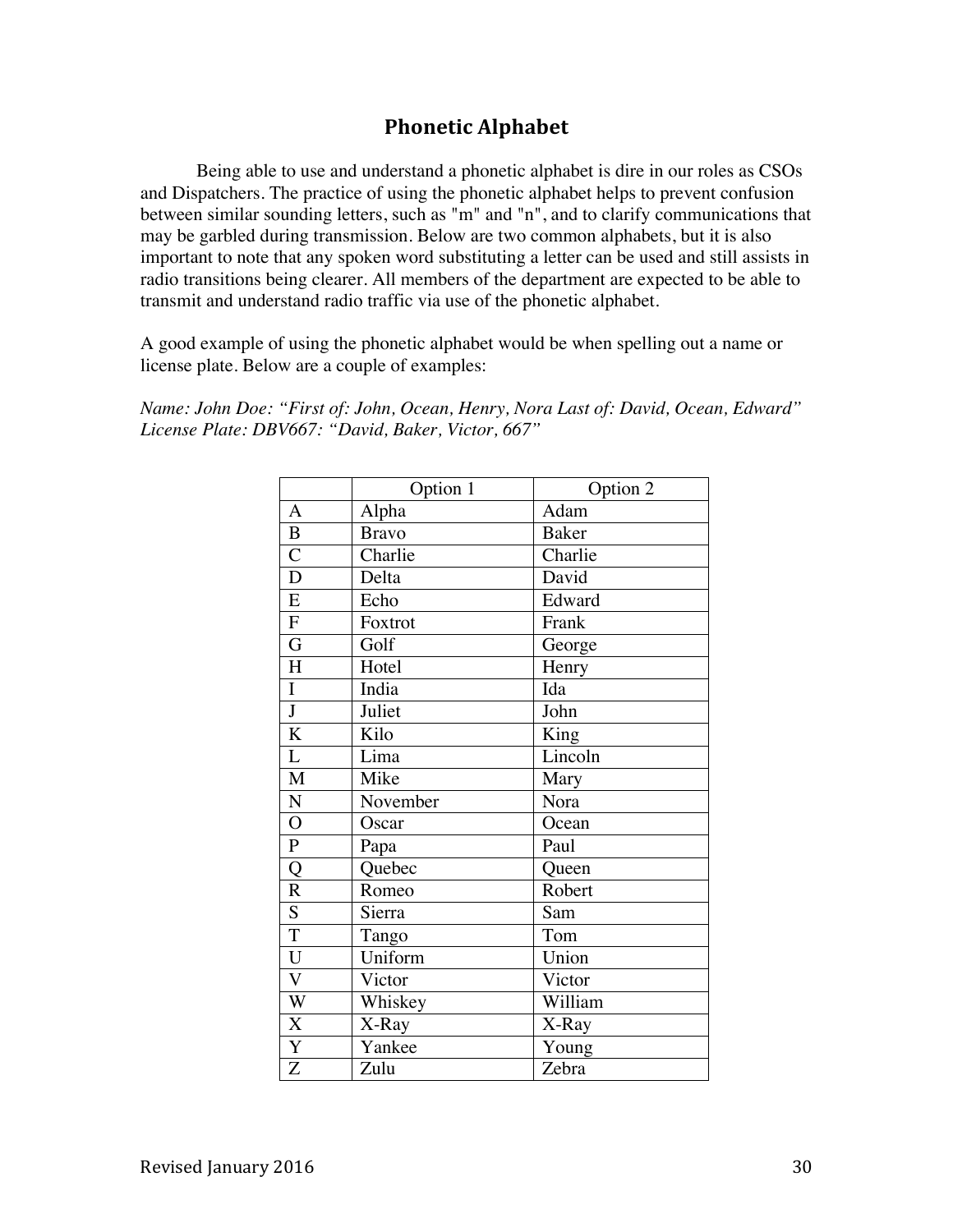| EP              | Extension | Location             | <b>Brief Descriptive</b>  |
|-----------------|-----------|----------------------|---------------------------|
|                 |           |                      | Location                  |
| 1               | 5340      | Birchwoods           | NE Quad                   |
| $\overline{2}$  | 4821      | <b>Birchwoods</b>    | <b>South East Parking</b> |
| $\overline{3}$  | 4699      | <b>RCAs</b>          | South Bike Rack           |
| $\overline{4}$  | 4074      | RCA <sub>s</sub> /   | South Wall RCA 7          |
|                 |           | Canyon               |                           |
|                 |           | House                |                           |
| 5               | 5452      | Sitka                | NW Corner                 |
| 6               | 5448      | Amber                | North Amber Bridge        |
|                 |           | <b>Bridge</b>        |                           |
| $\overline{7}$  | 7672      | Land Bridge          | North Land Bridge         |
| 8               | 7670      | <b>Sports Field</b>  | Sports Field Bathroom     |
| $\overline{9}$  | 7669      | McKinley             | <b>East McKinley</b>      |
| 10              | 7665      | <b>Blue Bridge</b>   | North Blue Bridge         |
| 11              | 7635      | Phycology            | South of Phycology        |
| 12              | 4690      | Art                  | South Art Path            |
| 13              | 5533      | <b>DOJO</b>          | Front Door DOJO           |
| 14              | 5303      | Language             | West of Chinese           |
|                 |           | Houses               |                           |
| $\overline{15}$ | 4691      | SU                   | SU Old Paradox            |
| $\overline{16}$ | 4693      | Amber                | South Amber Bridge        |
|                 |           | <b>Bridge</b>        |                           |
| $\overline{17}$ | 4697      | Scholz               | <b>NW Scholz West</b>     |
|                 |           |                      | Parking                   |
| 18              | 4698      | Scholz               | <b>SW Scholz West</b>     |
|                 |           |                      | Parking                   |
| 19              | 4131      | Anna Mann            | Dumpster North of Anna    |
|                 |           |                      | Mann                      |
| 20              | 7389      | <b>Sports Center</b> | Sports N. Gym Entrance    |
| 21              | 7872      | Chem Dock            | <b>Chem Loading Dock</b>  |
| 22              | 4093      | Parker House         | PH East Entrance          |
| 23              | 4073      | Naito/Sull.          | Natio/ Sullivan           |
|                 |           |                      | Breezway                  |
| 24              | 4071      | ODB Sally            | <b>ODB</b> Sally Port     |
|                 |           | Port                 |                           |
| 25              | 4072      | Foster               | N. Entrance               |
| 26              | 4075      | Mac                  | Mac N. Entrance           |
| 27              | 4115      | PAB West             | <b>West Entrance</b>      |
| 28              | 4110      | <b>PAB</b> East      | <b>East Entrance</b>      |
| 29              | 4120      | PAB Dock             | N. Dock                   |
| 30              | 4347      | Birchwoods           | South West Parking        |

## **EMERGENCY BLUE LIGHT PHONES**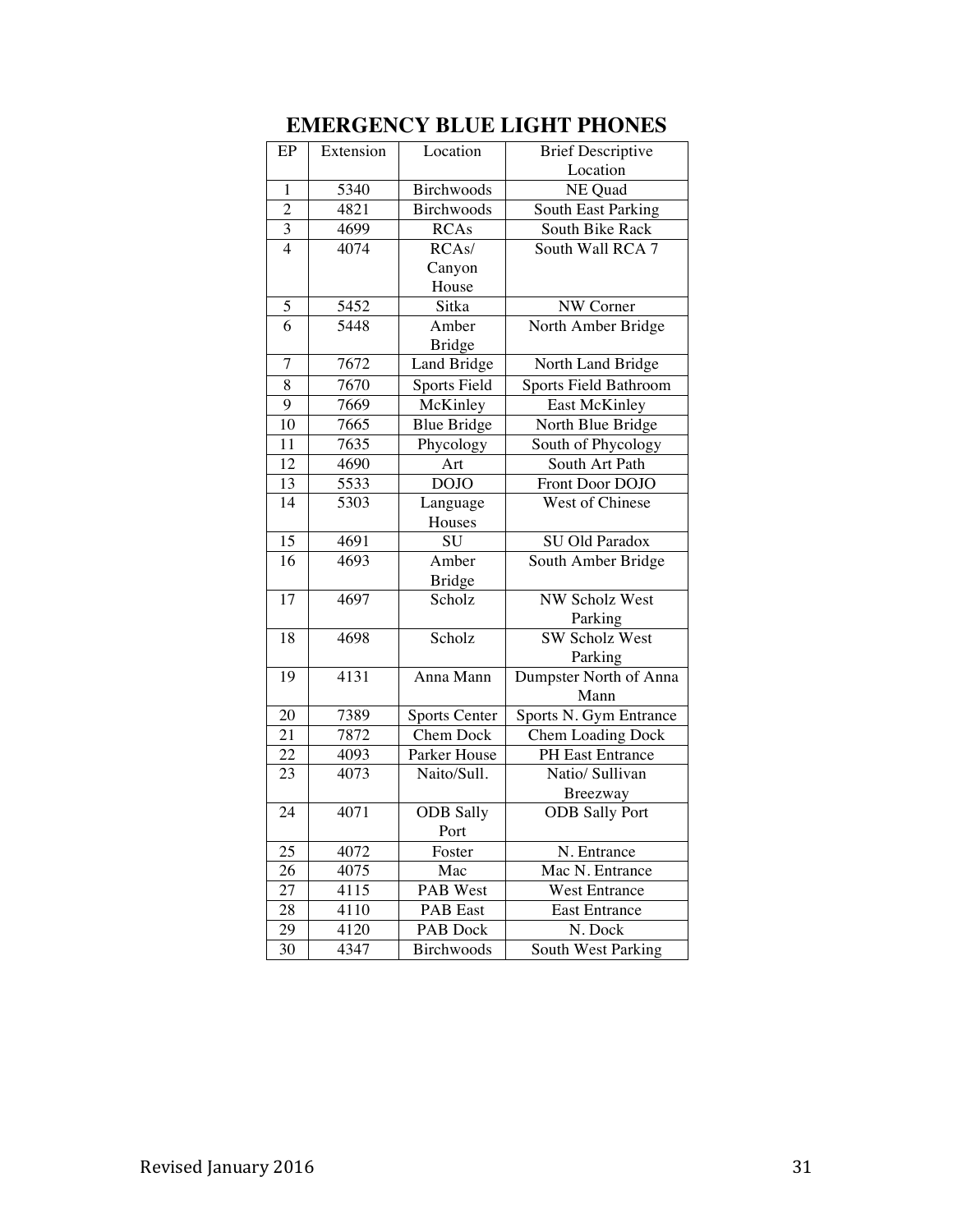### **NARRATIVE EXAMPLE**

On (DATE), I, (NAME), was working as a Community Safety Officer (CSO) for Reed College.

At approximately (TIME), I was dispatched to the Grey Campus Center (GCC) on the report of an intoxicated student in the lower restroom. When I arrived to the GCC lower restroom I found a student on the floor and vomiting into the toilet. I asked them what was going on and they informed me that they were just "very intoxicated". I then asked for their Reed ID and the student was then identified to me as (NAME) (REED ID#).

I asked Mr. Doe how much he had drank and he stated he drank a bottle of wine, a few shots of tequila, and 3 beers. I asked when his last drink was and he stated it was approximately a half hour ago. Mr. Doe stated he had started drinking at approximately 2100 hours, only 2 hours prior to my arrival. I asked Mr. Doe if he had taken any drugs that I should know about aside from the alcohol and he stated he did not.

At that point Mr. Doe started to go in and out of consciousness. Due to displaying signs outlined on our "Signs of Alcohol and Other Drug Overdose Emergencies" card (Yellow Card), I requested that medical be dispatched to my location and that CSO Hughes route them in from Botsford Drive. I also requested that the On-Call Resident Director (RD) be notified and dispatched, as well as the Manager On-Call notified. I then attempted to keep Mr. Doe stable and awake while we waited for medical by talking to him.

At approximately (TIME), AMR (Unit 341, Mark Blake), Portland Police (Officer Cox), and Portland Fire (whose names were not gathered at the time) arrived on scene. Due to Mr. Doe's condition AMR transported him to OHSU and he was given a "Return to Reed" card for when he was ready to return to campus. They then cleared at approximately (TIME). RD (NAME) also arrived around this time and I updated them on what was going on. Prior to Mr. Doe leaving the RD asked if he wished for us to contact his parents, and Mr. Doe responded in a slurred "no".

After everyone had cleared I notified dispatch that the restroom would need cleaned and asked that Building Services be contacted. I then cleared the scene at approximately (TIME).

A copy of this narrative has been emailed to the On-Call Community Safety Management team.

END REPORT CSO (NAME)

NOTES:

REPORT SHOULD BE WRITTEN IN FIRST PERSON. REPORTS SHOULD BE IN CHRONOLOGICAL ORDER DO NOT QUOTE STATEMENTS OR TIMES UNLESS IT IS THE EXACT QUOTE OR TIME. INSTEAD USE WORDS LIKE "APPROXIMATELY" DO NOT USE ABREVIATED TERMS SUCH AS GCC, WITHOUT HAVING FIRST WRITTEN OUT WHAT GCC IS AND HOW YOU WILL USE IT THE REST OF THE REPORT: EXAMPLE…. GREY CAMPUS CENTER (GCC)…. COMMUNITY SAFETY OFFICER (CSO)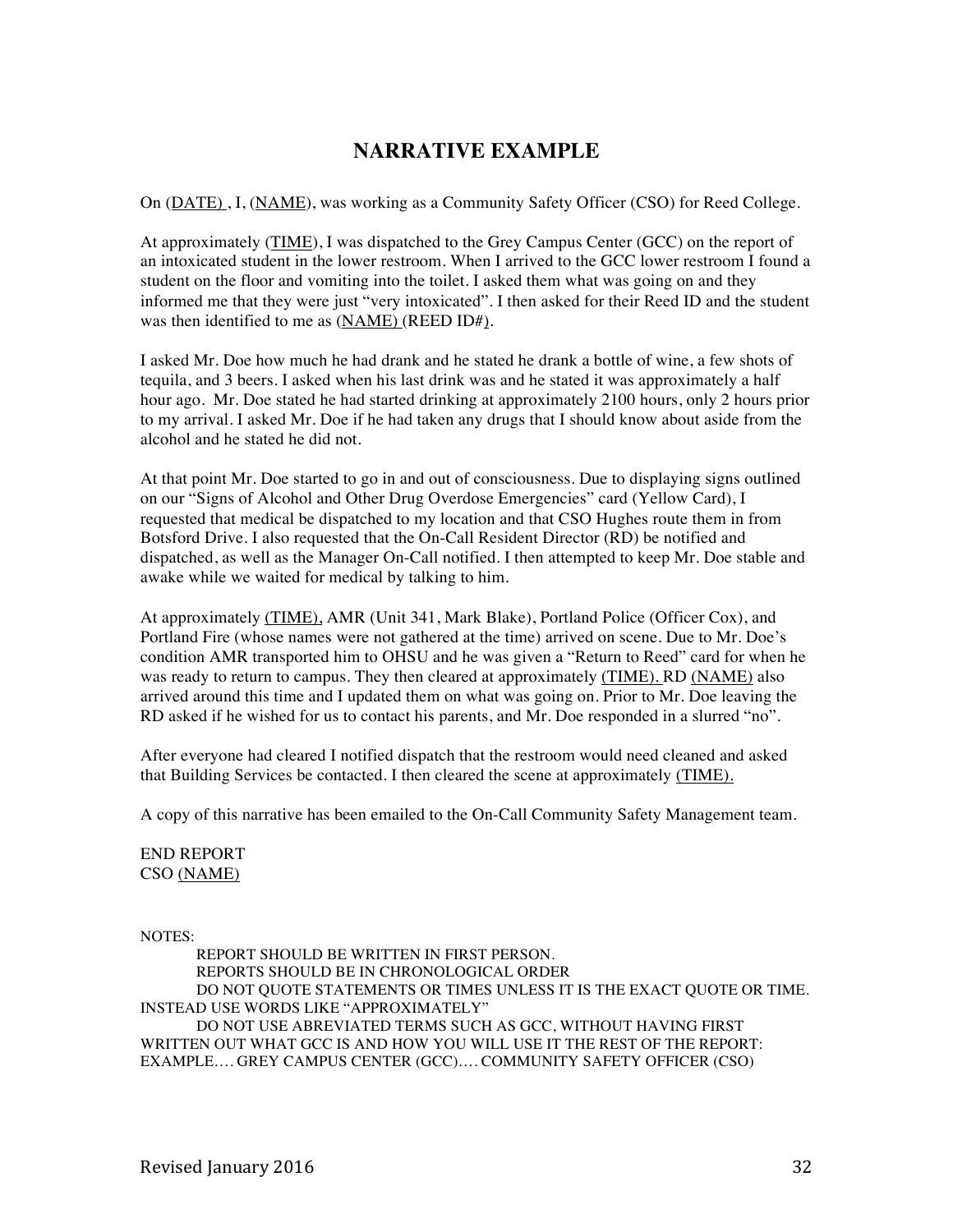| <b>Fire Alarm Panel Locations</b> |                                    |                                            |  |
|-----------------------------------|------------------------------------|--------------------------------------------|--|
| <b>Building</b>                   | <b>Panel Location</b>              | Annunciator                                |  |
| Anna Mann                         | <b>Basement East Wall</b>          | $1st$ fl. S wall E entry rm 113            |  |
| Art                               | 203-A north wall                   | West wall, main entrance                   |  |
| Aspen                             | Sitka basement M03                 | SW entrance x from 101                     |  |
| Bidwell                           | Sitka basement M03                 | West entrance by living rm                 |  |
| <b>Bio/Physics</b>                | B142A N. Wall                      | South Bio, "Bio Bubble"                    |  |
| Birchwood                         | Laundry room, janitor closet       | None                                       |  |
| <b>Bragdon</b>                    | 107                                | N wall of recycle room                     |  |
| CAC                               | None                               | None                                       |  |
| Canyon House                      | RCA manager basement               | None                                       |  |
| Chemistry                         | 201 east wall                      | Exterior loading dock                      |  |
| Child Care Center                 | South Exterior Mechanical rm.      | Northern most entrance                     |  |
| Chittick                          | 104 Storage Room Exterior          | None                                       |  |
| DoJo                              | None                               | Inside main entrance                       |  |
| Eliot                             | 125B                               | Inside E entrance near 212                 |  |
| <b>ETC</b>                        | B09 N wall                         | Inside S door, E wall                      |  |
| Farm House                        | Basement storage W end             | None                                       |  |
| Foster/Scholz                     | Scholz basement M100               | Foster 1 <sup>st</sup> flr Foyer, N. entry |  |
| Garden House                      | RCA manager basement               | Inside E entrance                          |  |
| GCC                               | 62B W. end lower level             | Inside foyer to Commons                    |  |
| Greywood                          | N wall of waiting room             | None                                       |  |
| Greenwood                         | <b>TBD</b>                         | <b>TBD</b>                                 |  |
| Griffin                           | 104 storage rm                     | None                                       |  |
| <b>HCC</b>                        | None                               | None                                       |  |
| Kaul                              | 191A N. hall                       | Inside NE entrance                         |  |
| Library                           | <b>Behind Circulation Desk</b>     | None                                       |  |
| McNaughton                        | 218 (storage room S end $2nd$ flr) | $1st$ floor N entry                        |  |
| McKinley                          | Basement storage E end             | None                                       |  |
| Naito                             | Sullivan M215                      | Inside breezeway entrance                  |  |
| <b>ODB</b>                        | Quincy Lower South Exterior        | Sally port East Wall                       |  |
| PAB                               | E106, 1st floor NW Hallway         | West main entrance                         |  |
| Parker House                      | East bsmt storage under stairs     | None                                       |  |
| Prexy                             | E wall of basement                 | None                                       |  |
| Psychology                        | 119                                | Inside South entrance                      |  |
| <b>RCA</b>                        | RCA manager basement               | None                                       |  |
| Sequoia                           | Sitka basement M03                 | Central E entrance                         |  |
| Sitka                             | Sitka basement M03                 | Inside S central entrance                  |  |
| <b>Sports Center</b>              | 326 (upper lvl SE mech. rm)        | Hallway outside Cage                       |  |
| <b>Student Center</b>             | 109 (closet W of W entrance)       | Next to E entrance                         |  |
| Sullivan                          | Sullivan M215                      | Inside breezeway entrance                  |  |
| <b>Theater Annex</b>              | Inside main entrance               | None                                       |  |
| Vollum                            | Next to 110                        | None                                       |  |
| Woodbridge                        | East end basement                  | None                                       |  |
| Woodstock I/ Russian              | <b>Basement SE corner</b>          | None                                       |  |
| Woodstock II/ German              | <b>Basement E wall</b>             | None                                       |  |
| Woodstock III/ French             | Basement under W stairs            | None                                       |  |
| Woodstock IV/ Chinese             | <b>Basement SE corner</b>          | None                                       |  |
| Woodstock V/ Spanish              | 118 Elect rm off SE porch          | Inside NW entrance                         |  |